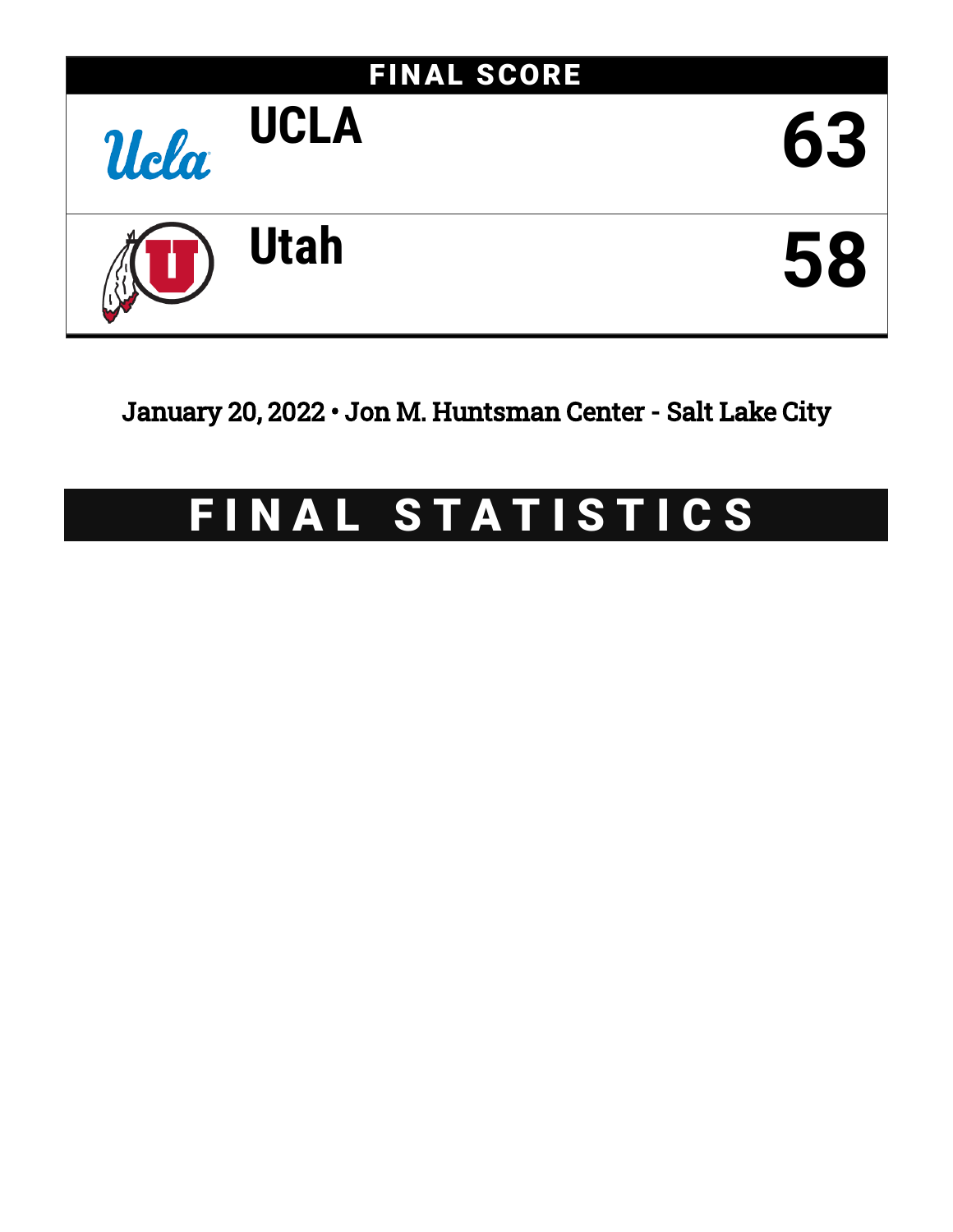#### **Official Box Score UCLA vs Utah Game Totals -- Final Statistics January 20, 2022 at Jon M. Huntsman Center - Salt Lake City**



## **UCLA 63**

| No. | Plaver                | S | Pts      | FG       | 3FG     | FT        | 0R | DR | TR | РF           | A              | TO       | Blk      | Stl | Min        | $+/-$ |
|-----|-----------------------|---|----------|----------|---------|-----------|----|----|----|--------------|----------------|----------|----------|-----|------------|-------|
| 01  | <b>BERNARD, JULES</b> | G | 14       | $2 - 8$  | $2 - 5$ | $8 - 10$  | 3  | 4  |    |              |                |          |          | 0   | 30         | 6     |
| 02  | RILEY, CODY           | F | 5        | $2 - 3$  | $0 - 0$ | $1 - 2$   |    | 4  | 5  | 3            | 2              | 3        | $\Omega$ |     | 22         | 15    |
| 03  | <b>JUZANG, JOHNNY</b> | G | 28       | $9 - 13$ | $3-5$   | 7-8       |    | 2  | 3  |              | 0              |          | 0        | 1   | 38         | 6     |
| 10  | CAMPBELL, TYGER       | G | 5        | $2 - 10$ | $0 - 3$ | $1 - 2$   |    | 3  | 4  | $\mathbf{0}$ | $\overline{2}$ | 2        |          | 2   | 37         | 12    |
| 24  | JAQUEZ JR., JAIME     | G | 8        | $3-9$    | $0 - 3$ | $2 - 2$   | 0  | 6  | 6  | 4            | 3              | $\Omega$ |          | 1   | 35         | 12    |
| 13  | KYMAN, JAKE           | G | 0        | $0 - 0$  | $0 - 0$ | $0 - 0$   |    | 0  |    |              |                | 0        | 0        | 0   | 4          | -9    |
| 14  | NWUBA, KENNETH        | F | O        | $0 - 1$  | $0 - 0$ | $0 - 1$   | 0  | ◀  |    | 0            | 0              | 0        | 0        | 0   | 6          | -3    |
| 15  | <b>JOHNSON, MYLES</b> | С | $\Omega$ | $0 - 0$  | $0 - 0$ | $0 - 0$   | 2  |    | 3  | 4            | 0              | 0        | 0        | 0   | 13         | $-7$  |
| 23  | <b>WATSON, PEYTON</b> | G | 3        | $0 - 3$  | 0-1     | 3-4       |    |    | 2  |              | 0              | $\Omega$ | 0        | 1   | 16         | $-7$  |
|     | TEAM                  |   |          |          |         |           |    |    | 2  | 0            |                | 0        |          |     |            |       |
|     | <b>TOTALS</b>         |   | 63       | 18-47    | $5-17$  | $22 - 29$ | 11 | 23 | 34 | 15           | 9              |          | 3        | 6   | <b>200</b> |       |

| Game                                | 18-47    | 38.3% | $5-17$ | 29.4% | $22 - 29$ | 75.9% |           |
|-------------------------------------|----------|-------|--------|-------|-----------|-------|-----------|
| 2nd Half                            | $9 - 22$ | 41%   | $1-5$  | 20%   | $13 - 16$ | 81%   | La.<br>Te |
| 1st Half                            | $9 - 25$ | 36%   | 4-12   | 33%   | $9 - 13$  | 69%   | Bio       |
| <b>Shooting By Period</b><br>Period | FG       | FG%   | 3FG    | 3FG%  | FТ        | FT%   | De<br>La. |

*Deadball Rebounds:* 3,0 *Last FG:* 2nd-02:51 *Biggest Run:* 8-0 *Largest lead:* By 9 at 1st-16:10 *Technical Fouls:* None.

# **Utah 58**

| No. | Player                  | S | <b>Pts</b> | FG        | 3FG       | FТ        | 0 <sub>R</sub> | DR | TR             | PF            | A  | TO | <b>B</b> lk  | Stl      | Min        | $+/-$          |
|-----|-------------------------|---|------------|-----------|-----------|-----------|----------------|----|----------------|---------------|----|----|--------------|----------|------------|----------------|
| 00  | THIOUNE, LAHAT          | С | 2          | $1 - 2$   | $0-0$     | $0-0$     |                |    | 2              | 0             | 0  |    | 0            | 0        | 8          | $-7$           |
| 10  | <b>ANTHONY, MARCO</b>   | G | 5          | $2 - 3$   | $1 - 1$   | $0 - 0$   | $\mathbf 1$    | 5  | 6              | 4             | 2  | 2  | $\mathbf{0}$ | 0        | 27         | -8             |
| 11  | <b>BATTIN, RILEY</b>    | F | 3          | $1 - 7$   | 1-3       | $0 - 0$   | 3              | 0  | 3              | 2             | 0  |    | 0            | 0        | 17         | $-5$           |
| 20  | STEFANOVIC, LAZAR       | G | 18         | $6 - 11$  | $4 - 7$   | $2 - 2$   | $\Omega$       | 2  | $\overline{2}$ |               | 2  | 0  | $\Omega$     | 0        | 32         | $-5$           |
| 25  | WORSTER, ROLLIE         | G | 2          | $1 - 2$   | $0 - 1$   | $0 - 0$   | $\Omega$       | 4  | 4              | 3.            | 1  | 2  | $\Omega$     | 0        | 22         | $-10$          |
| 01  | JENKINS JR., DAVID      | G | 0          | $0 - 0$   | $0 - 0$   | $0 - 0$   | $\Omega$       | 0  | $\Omega$       | $\mathcal{P}$ |    | 0  | $\mathbf{0}$ | 0        | 5          | $\overline{4}$ |
| 02  | <b>GACH, BOTH</b>       | G | 11         | $3 - 10$  | $2 - 7$   | $3 - 4$   | 1              | 3  | 4              | 3             | 5  | 4  | $\Omega$     | 2        | 29         | 5              |
| 05  | <b>BRENCHLEY, JAXON</b> | G | 8          | $2 - 3$   | $1 - 1$   | $3 - 3$   | 1              |    | $\overline{2}$ | $\Omega$      | 1  | 0  |              | 0        | 14         | 4              |
| 13  | <b>BALLSTAEDT, ELI</b>  | G | 0          | $0 - 1$   | $0 - 1$   | $0 - 0$   | $\mathbf{0}$   | 0  | 0              | 2             | 0  | 0  | 0            | 0        | 7          | 0              |
| 21  | MAHORCIC, DUSAN         | F | 3          | $0 - 4$   | $0 - 0$   | $3 - 5$   | $\Omega$       | 3  | 3              | 4             | 1  |    | $\mathbf{0}$ | $\Omega$ | 20         | $-2$           |
| 55  | MADSEN, GABE            | G | 6          | $2-6$     | $2 - 5$   | $0 - 0$   | $\Omega$       | 1  | 1              |               | 1  | 0  |              | 2        | 19         | $-1$           |
|     | <b>TEAM</b>             |   |            |           |           |           | 2              | 2  | 4              | $\Omega$      |    | 0  |              |          |            |                |
|     | <b>TOTALS</b>           |   | 58         | $18 - 49$ | $11 - 26$ | $11 - 14$ | 9              | 22 | 31             | 22            | 14 | 11 | $\mathbf{2}$ | 4        | <b>200</b> |                |

| Game                                | 18-49    | 36.7% | $11 - 26$ | 42.3% | $11 - 14$ | 78.6% |
|-------------------------------------|----------|-------|-----------|-------|-----------|-------|
| 2nd Half                            | $9 - 26$ | 35%   | $5 - 14$  | 36%   | $3 - 4$   | 75%   |
| 1st Half                            | $9 - 23$ | 39%   | հ-12      | 50%   | 8-10      | 80%   |
| <b>Shooting By Period</b><br>Period | FG       | FG%   | 3FG       | 3FG%  | FТ        | FT%   |

*Deadball Rebounds:* 2,0 *Last FG:* 2nd-02:13 *Biggest Run:* 7-0 *Largest lead:* By 4 at 2nd-09:26 *Technical Fouls:* None.

| Game Notes:                                                                | <b>Score</b>                                    | 1st | 2 <sub>nd</sub>  | <b>TOT</b> | <b>Points</b>     | <b>UCL</b>     | Ute            |
|----------------------------------------------------------------------------|-------------------------------------------------|-----|------------------|------------|-------------------|----------------|----------------|
| Officials: Gerry Pollard, Kelly Pfeifer, Glen Mayberry<br>Attendance: 7785 | <b>UCL</b>                                      | 31  | 32               | 63         | In the Paint      | 14             |                |
|                                                                            | Ute                                             | 32  | 26               | 58         | Off Turns         | 15             |                |
| Start Time: 11:15 PM ET                                                    |                                                 |     |                  |            | 2nd Chance        | 13             |                |
| End Time: 01:23 AM ET<br>Game Duration: 2:07                               | UCL led for 22:39. Ute led for 9:31.            |     |                  |            | <b>Fast Break</b> |                |                |
| Conference Game:                                                           | Game was tied for 7:49.<br>Times tied: <b>9</b> |     | Lead Changes: 10 |            | Bench             |                | 28             |
|                                                                            |                                                 |     |                  |            | Per Poss          | l.167<br>29/54 | 1.018<br>23/57 |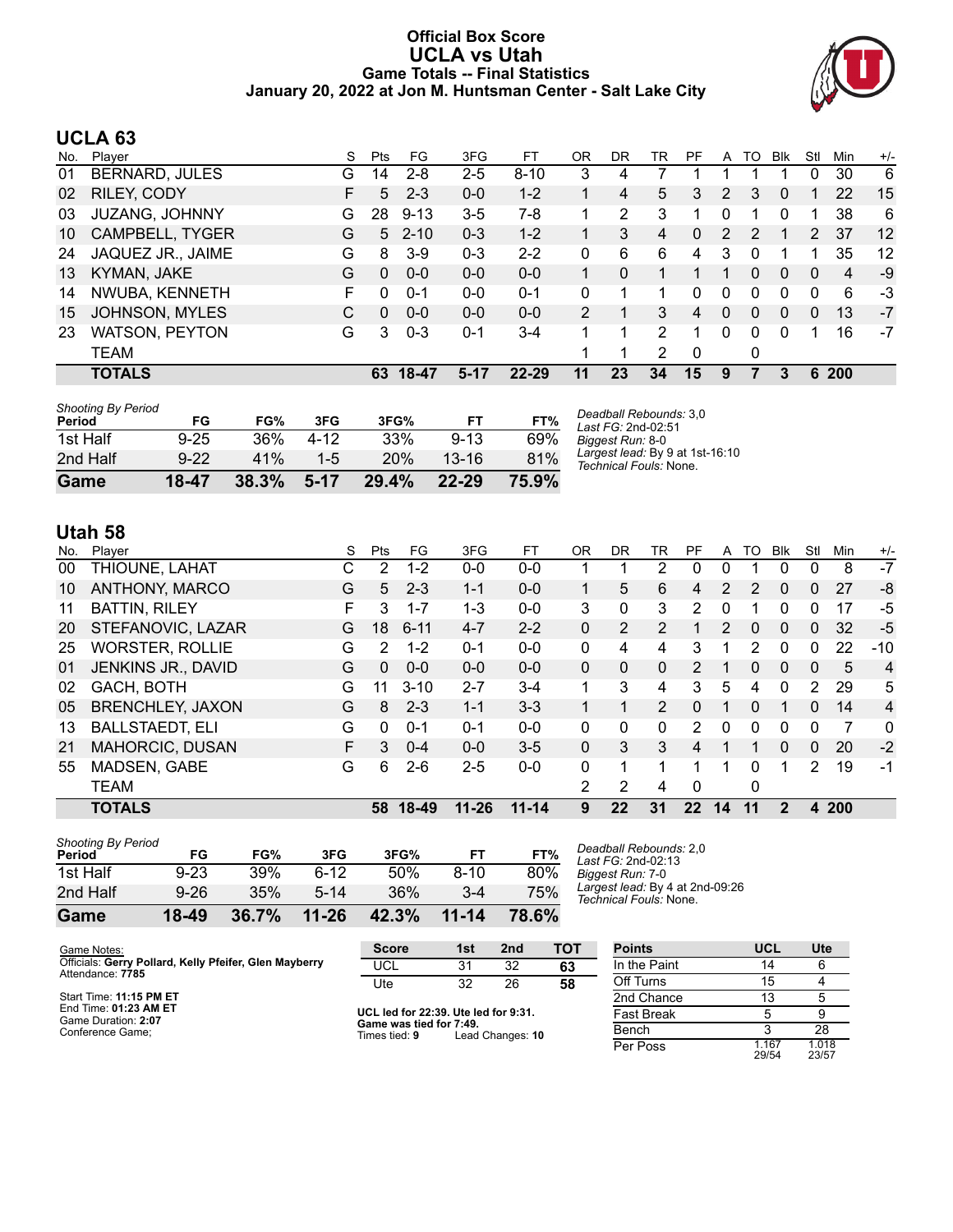#### **Official Box Score UCLA vs Utah First Half Statistics Only January 20, 2022 at Jon M. Huntsman Center - Salt Lake City**



# **UCLA 31**

| No. | Player                | S  | <b>Pts</b>    | <b>FG</b> | 3FG      | <b>FT</b> | <b>OR</b> | <b>DR</b> | <b>TR</b> | PF            | A | TO | <b>Blk</b>     | Stl      | Min            | $+/-$ |
|-----|-----------------------|----|---------------|-----------|----------|-----------|-----------|-----------|-----------|---------------|---|----|----------------|----------|----------------|-------|
| 01  | <b>BERNARD, JULES</b> | G  | 5             | $1 - 4$   | $1 - 2$  | $2 - 4$   | 2         | 2         | 4         | 0             | 0 |    |                | 0        | 16             | 0     |
| 02  | RILEY, CODY           | F. | 0             | $0 - 0$   | $0 - 0$  | $0 - 0$   |           | 0         | 1         | $\mathcal{P}$ | 2 | 0  | $\Omega$       | $\Omega$ | 4              | 9     |
| 03  | <b>JUZANG, JOHNNY</b> | G  | 18            | $6-9$     | $3 - 4$  | $3 - 4$   | 1.        | 0         |           | 0             | 0 | 0  | 0              | 0        | 18             | 0     |
| 10  | CAMPBELL, TYGER       | G  | 0             | $0 - 4$   | $0 - 3$  | $0 - 0$   |           |           | 2         | $\Omega$      | 2 | 2  | $\mathbf{0}$   | 0        | 19             | 4     |
| 24  | JAQUEZ JR., JAIME     | G  | 6             | $2 - 5$   | $0 - 2$  | $2 - 2$   | 0         | 4         | 4         | 2             |   | 0  |                |          | 15             | 6     |
| 13  | KYMAN, JAKE           | G  | $\Omega$      | $0 - 0$   | $0 - 0$  | $0 - 0$   |           | 0         |           |               |   | 0  | $\overline{0}$ | 0        | $\overline{4}$ | -9    |
| 14  | NWUBA, KENNETH        | F. | 0             | $0 - 1$   | $0 - 0$  | $0 - 1$   | 0         |           |           | 0             | 0 | 0  | 0              | 0        | 6              | -3    |
| 15  | <b>JOHNSON, MYLES</b> | C  | 0             | $0 - 0$   | $0 - 0$  | $0 - 0$   | 2         |           | 3         | 3             | 0 | 0  | $\Omega$       | 0        | 10             | $-7$  |
| 23  | <b>WATSON, PEYTON</b> | G  | $\mathcal{P}$ | $0 - 2$   | $0 - 1$  | $2 - 2$   | 0         |           |           | $\Omega$      | 0 | 0  | 0              | $\Omega$ | 8              | -5    |
|     | TEAM                  |    |               |           |          |           | 0         |           |           | 0             |   | 0  |                |          |                |       |
|     | <b>TOTALS</b>         |    | 31            | $9 - 25$  | $4 - 12$ | $9 - 13$  | 8         | 11        | 19        | 8             | 6 | 3  | 2              |          | 100            |       |

| <b>Shooting By Period</b><br>Period | FG       | FG%   | 3FG      | 3FG%  | FT.       | FT%   | Deadball Rebounds: 3,0<br>Last FG Half: UCL 2nd-02:51 |
|-------------------------------------|----------|-------|----------|-------|-----------|-------|-------------------------------------------------------|
| 1st Half                            | $9 - 25$ | 36%   | 4-12     | 33%   | $9 - 13$  | 69%   |                                                       |
| Game                                | 18-47    | 38.3% | $5 - 17$ | 29.4% | $22 - 29$ | 75.9% |                                                       |

# **Utah 32**

| No. | Player                  | S  | <b>Pts</b>      | <b>FG</b> | 3FG      | <b>FT</b> | <b>OR</b>      | DR             | TR             | PF            | A        | <b>TO</b> | <b>B</b> lk  | Stl      | Min | $+/-$          |
|-----|-------------------------|----|-----------------|-----------|----------|-----------|----------------|----------------|----------------|---------------|----------|-----------|--------------|----------|-----|----------------|
| 00  | THIOUNE, LAHAT          |    | 0               | $0 - 0$   | $0-0$    | $0-0$     | 0              | 0              | 0              | o             | 0        | 0         | 0            | 0        | 5   | $-1$           |
| 10  | ANTHONY, MARCO          | G  | 3               | $1 - 2$   | $1 - 1$  | $0 - 0$   | $\Omega$       | 2              | 2              | $\mathcal{P}$ | 1        | 0         | $\mathbf{0}$ | $\Omega$ | 11  | $-3$           |
| 11  | <b>BATTIN, RILEY</b>    | F  | 3               | $1 - 4$   | $1 - 2$  | $0 - 0$   | $\overline{2}$ | 0              | 2              |               | 0        |           | 0            | 0        | 8   | -4             |
| 20  | STEFANOVIC, LAZAR       | G  | 9               | $3 - 3$   | $1 - 1$  | $2 - 2$   | $\Omega$       |                |                | 0             | 2        | 0         | $\mathbf{0}$ | 0        | 16  | $-3$           |
| 25  | <b>WORSTER, ROLLIE</b>  | G  | 0               | $0 - 0$   | $0 - 0$  | $0-0$     | 0              | 3              | 3              | 0             | 0        |           | 0            | 0        | 12  | $-7$           |
| 01  | JENKINS JR., DAVID      | G  | 0               | $0 - 0$   | $0 - 0$  | $0 - 0$   | $\Omega$       | 0              | $\Omega$       | $\mathcal{P}$ | 1        | 0         | $\Omega$     | $\Omega$ | 5   | $\overline{4}$ |
| 02  | <b>GACH, BOTH</b>       | G  | 5               | $1 - 4$   | $1 - 3$  | $2 - 2$   | 1              |                | $\overline{2}$ |               | 2        |           | 0            |          | 14  | 7              |
| 05  | <b>BRENCHLEY, JAXON</b> | G  | 6               | $2 - 3$   | $1 - 1$  | $1 - 1$   | $\Omega$       | 0              | 0              | 0             | 1        | 0         |              | $\Omega$ | 9   | 6              |
| 13  | <b>BALLSTAEDT, ELI</b>  | G  | 0               | $0 - 1$   | $0 - 1$  | $0 - 0$   | $\Omega$       | 0              | $\Omega$       | 2             | 0        | 0         | 0            | 0        | 4   | 1              |
| 21  | MAHORCIC, DUSAN         | F. | 3               | $0 - 3$   | $0 - 0$  | $3 - 5$   | $\Omega$       | $\overline{2}$ | $\overline{2}$ |               |          | 0         | $\Omega$     | 0        | 11  | $\mathbf{1}$   |
| 55  | MADSEN, GABE            | G  | 3               | $1 - 3$   | 1-3      | $0 - 0$   | $\Omega$       | 0              | $\Omega$       |               | $\Omega$ | 0         | 0            | 0        | 6   | 4              |
|     | <b>TEAM</b>             |    |                 |           |          |           |                |                | 2              | $\Omega$      |          | 0         |              |          |     |                |
|     | <b>TOTALS</b>           |    | 32 <sub>2</sub> | $9 - 23$  | $6 - 12$ | $8 - 10$  | 4              | 10             | 14             | 10            | 8        | 3         |              |          | 100 |                |

| <b>Shooting By Period</b><br>Period | FG       | FG%   | 3FG       | 3FG%  | FТ        | FT%   | Deac<br>∟ast |
|-------------------------------------|----------|-------|-----------|-------|-----------|-------|--------------|
| 1st Half                            | $9 - 23$ | 39%   | $6-12$    | 50%   | 8-10      | 80%   |              |
| Game                                | 18-49    | 36.7% | $11 - 26$ | 42.3% | $11 - 14$ | 78.6% |              |

*Deadball Rebounds:* 2,0 *Last FG Half:* Ute 2nd-02:13

| Game Notes:                                                                | <b>Score</b> | 1st | 2 <sub>nd</sub> | <b>TOT</b> | <b>Points (This Period)</b> | <b>UCL</b>    | Ute           |
|----------------------------------------------------------------------------|--------------|-----|-----------------|------------|-----------------------------|---------------|---------------|
| Officials: Gerry Pollard, Kelly Pfeifer, Glen Mayberry<br>Attendance: 7785 | <b>UCL</b>   | 31  | 32              | 63         | In the Paint                |               |               |
|                                                                            | Ute          | 32  | 26              | 58         | Off Turns                   |               |               |
| Start Time: 11:15 PM ET                                                    |              |     |                 |            | 2nd Chance                  |               |               |
| End Time: 01:23 AM ET<br>Game Duration: 2:07                               |              |     |                 |            | <b>Fast Break</b>           |               | ົ             |
| Conference Game:                                                           |              |     |                 |            | Bench                       |               |               |
|                                                                            |              |     |                 |            | Per Poss                    | .240<br>14/25 | .231<br>13/26 |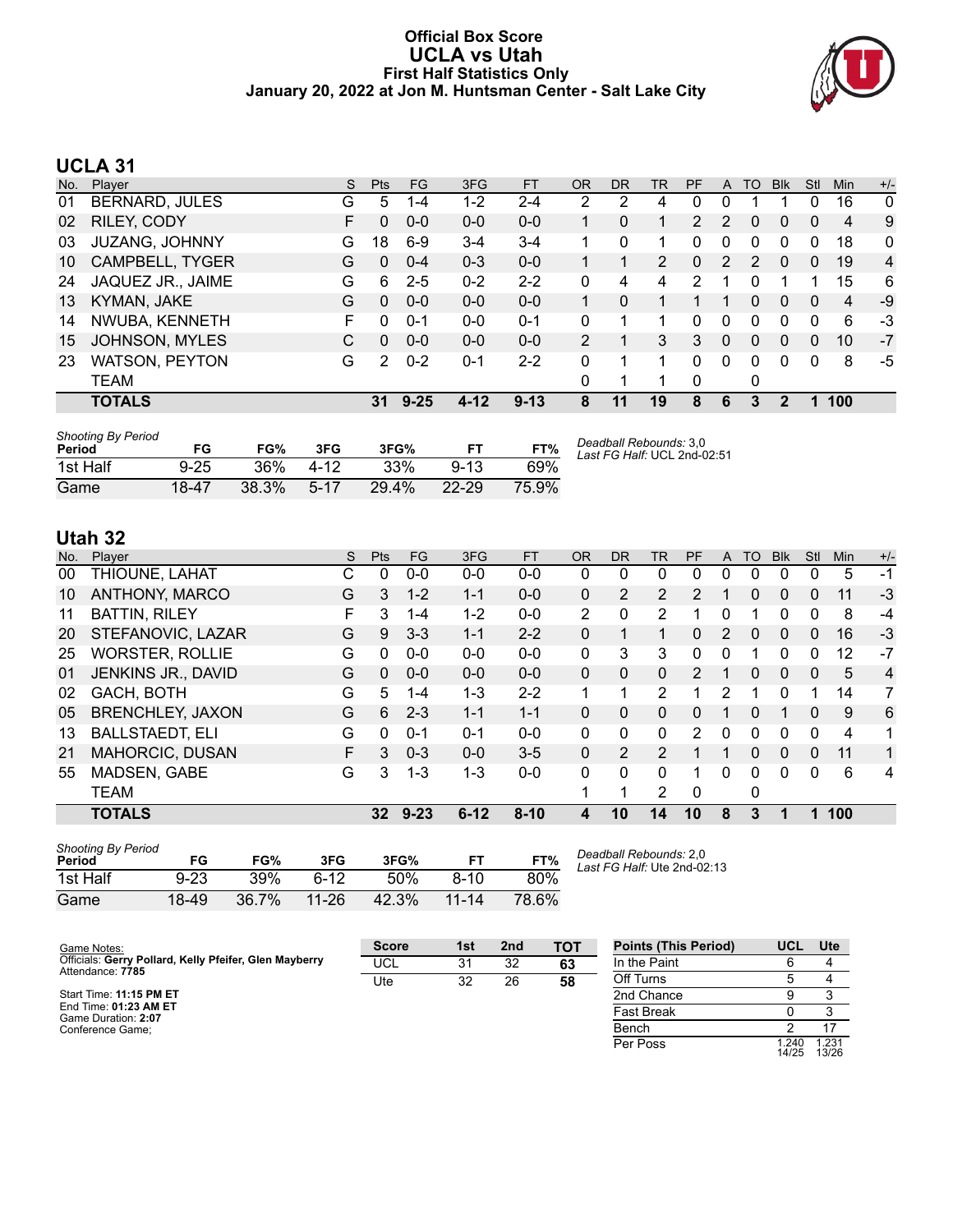### **Official Play-By-Play UCLA vs Utah First Half January 20, 2022 at Jon M. Huntsman Center - Salt Lake City**



#### **Period 1**

<mark>Starters:</mark><br>UCLA: 1 BERNARD,JULES (G); 2 RILEY,CODY (F); 3 JUZANG,JOHNNY (G); 10 CAMPBELL,TYGER (G); 24 JAQUEZ JR.,JAIME (G);<br>Utah: 0 THIOUNE,LAHAT (C); 10 ANTHONY,MARCO (G); 11 BATTIN,RILEY (F); 20 STEFANOVIC,LAZAR (G); 2

| <b>Time</b>    | <b>VISITORS: UCLA</b>                | <b>Score</b> | <b>Margin</b>  | <b>HOME: Utah</b>                     |
|----------------|--------------------------------------|--------------|----------------|---------------------------------------|
| 19:33          |                                      |              |                | MISSED JUMPER by BATTIN, RILEY        |
| 19:33          | BLOCK by BERNARD, JULES              |              |                |                                       |
| 19:29          | REBOUND (DEF) by JAQUEZ JR., JAIME   |              |                |                                       |
| 19:18          |                                      |              |                | FOUL (PERSONAL) by BATTIN, RILEY      |
| 19:16          | GOOD! JUMPER by JUZANG, JOHNNY       | $0 - 2$      | V <sub>2</sub> |                                       |
| 19:16          | ASSIST by CAMPBELL, TYGER            |              |                |                                       |
| 18:57          |                                      |              |                | TURNOVER (BADPASS) by WORSTER, ROLLIE |
| 18:57          | STEAL by JAQUEZ JR., JAIME           |              |                |                                       |
| 18:37          | GOOD! LAYUP by JAQUEZ JR., JAIME     | $0 - 4$      | V <sub>4</sub> |                                       |
| 18:14          |                                      |              |                | MISSED 3PTR by BATTIN, RILEY          |
| 18:11          | REBOUND (DEF) by JAQUEZ JR., JAIME   | $0 - 7$      | V <sub>7</sub> |                                       |
| 18:02<br>18:02 | GOOD! 3PTR by JUZANG, JOHNNY         |              |                |                                       |
| 17:27          | ASSIST by RILEY, CODY                |              |                | MISSED JUMPER by BATTIN, RILEY        |
| 17:26          |                                      |              |                | REBOUND (OFF) by TEAM                 |
| 17:26          |                                      |              |                | SUB OUT: THIOUNE, LAHAT               |
| 17:26          |                                      |              |                | SUB OUT: BATTIN, RILEY                |
| 17:26          |                                      |              |                | SUB IN: GACH, BOTH                    |
| 17:26          |                                      |              |                | SUB IN: MAHORCIC, DUSAN               |
| 17:09          |                                      | $3 - 7$      | V <sub>4</sub> | GOOD! 3PTR by ANTHONY, MARCO          |
| 17:09          |                                      |              |                | ASSIST by MAHORCIC, DUSAN             |
| 16:47          |                                      |              |                | FOUL (PERSONAL) by ANTHONY, MARCO     |
| 16:47          | GOOD! FT by JAQUEZ JR., JAIME        | $3 - 8$      | V <sub>5</sub> |                                       |
| 16:47          | GOOD! FT by JAQUEZ JR., JAIME        | $3-9$        | $V_6$          |                                       |
| 16:28          |                                      |              |                | MISSED JUMPER by ANTHONY, MARCO       |
| 16:25          | REBOUND (DEF) by JAQUEZ JR., JAIME   |              |                |                                       |
| 16:15          | MISSED 3PTR by CAMPBELL, TYGER       |              |                |                                       |
| 16:12          | REBOUND (OFF) by RILEY, CODY         |              |                |                                       |
| 16:10          | GOOD! 3PTR by JUZANG, JOHNNY         | $3 - 12$     | V <sub>9</sub> |                                       |
| 16:10          | ASSIST by RILEY, CODY                |              |                |                                       |
| 15:44          | FOUL (PERSONAL) by RILEY, CODY       |              |                |                                       |
| 15:44          |                                      |              |                |                                       |
| 15:44          |                                      |              |                | SUB OUT: STEFANOVIC, LAZAR            |
| 15:44          |                                      |              |                | SUB IN: JENKINS JR., DAVID            |
| 15:44          | SUB OUT: RILEY, CODY                 |              |                |                                       |
| 15:44          | SUB IN: JOHNSON, MYLES               |              |                |                                       |
| 15:44          |                                      | $4 - 12$     | V8             | GOOD! FT by MAHORCIC, DUSAN           |
| 15:44          |                                      | $5 - 12$     | V <sub>7</sub> | GOOD! FT by MAHORCIC, DUSAN           |
| 15:44<br>15:44 |                                      |              |                | SUB OUT: ANTHONY, MARCO               |
| 15:18          | MISSED JUMPER by CAMPBELL, TYGER     |              |                | SUB IN: BRENCHLEY, JAXON              |
| 15:16          | REBOUND (OFF) by CAMPBELL, TYGER     |              |                |                                       |
| 15:13          | MISSED 3PTR by BERNARD, JULES        |              |                |                                       |
| 15:09          |                                      |              |                | REBOUND (DEF) by WORSTER, ROLLIE      |
| 14:59          |                                      |              |                | MISSED JUMPER by BRENCHLEY, JAXON     |
| 14:56          | REBOUND (DEF) by BERNARD, JULES      |              |                |                                       |
| 14:51          | MISSED 3PTR by JAQUEZ JR., JAIME     |              |                |                                       |
| 14:49          |                                      |              |                | REBOUND (DEF) by WORSTER, ROLLIE      |
| 14:35          |                                      | $8 - 12$     | V <sub>4</sub> | GOOD! 3PTR by GACH, BOTH              |
| 14:35          |                                      |              |                | ASSIST by JENKINS JR., DAVID          |
| 14:09          | MISSED JUMPER by JUZANG, JOHNNY      |              |                |                                       |
| 14:06          |                                      |              |                | REBOUND (DEF) by GACH, BOTH           |
| 13:48          |                                      |              |                | MISSED LAYUP by MAHORCIC, DUSAN       |
| 13:48          | REBOUND (DEF) by CAMPBELL, TYGER     |              |                |                                       |
| 13:48          | BLOCK by JAQUEZ JR., JAIME           |              |                |                                       |
| 13:39          | GOOD! 3PTR by JUZANG, JOHNNY         | $8 - 15$     | V <sub>7</sub> |                                       |
| 13:39          | ASSIST by JAQUEZ JR., JAIME          |              |                |                                       |
| 13:25          | FOUL (PERSONAL) by JAQUEZ JR., JAIME |              |                |                                       |
| 13:25          |                                      |              |                | SUB OUT: MAHORCIC, DUSAN              |
| 13:25          |                                      |              |                | SUB OUT: WORSTER, ROLLIE              |
| 13:25          |                                      |              |                | SUB IN: THIOUNE, LAHAT                |
| 13:25          |                                      |              |                | SUB IN: STEFANOVIC, LAZAR             |
| 13:25          | SUB OUT: JAQUEZ JR., JAIME           |              |                |                                       |
| 13:25          | SUB IN: WATSON, PEYTON               |              |                |                                       |
| 13:10          |                                      |              |                | MISSED LAYUP by GACH, BOTH            |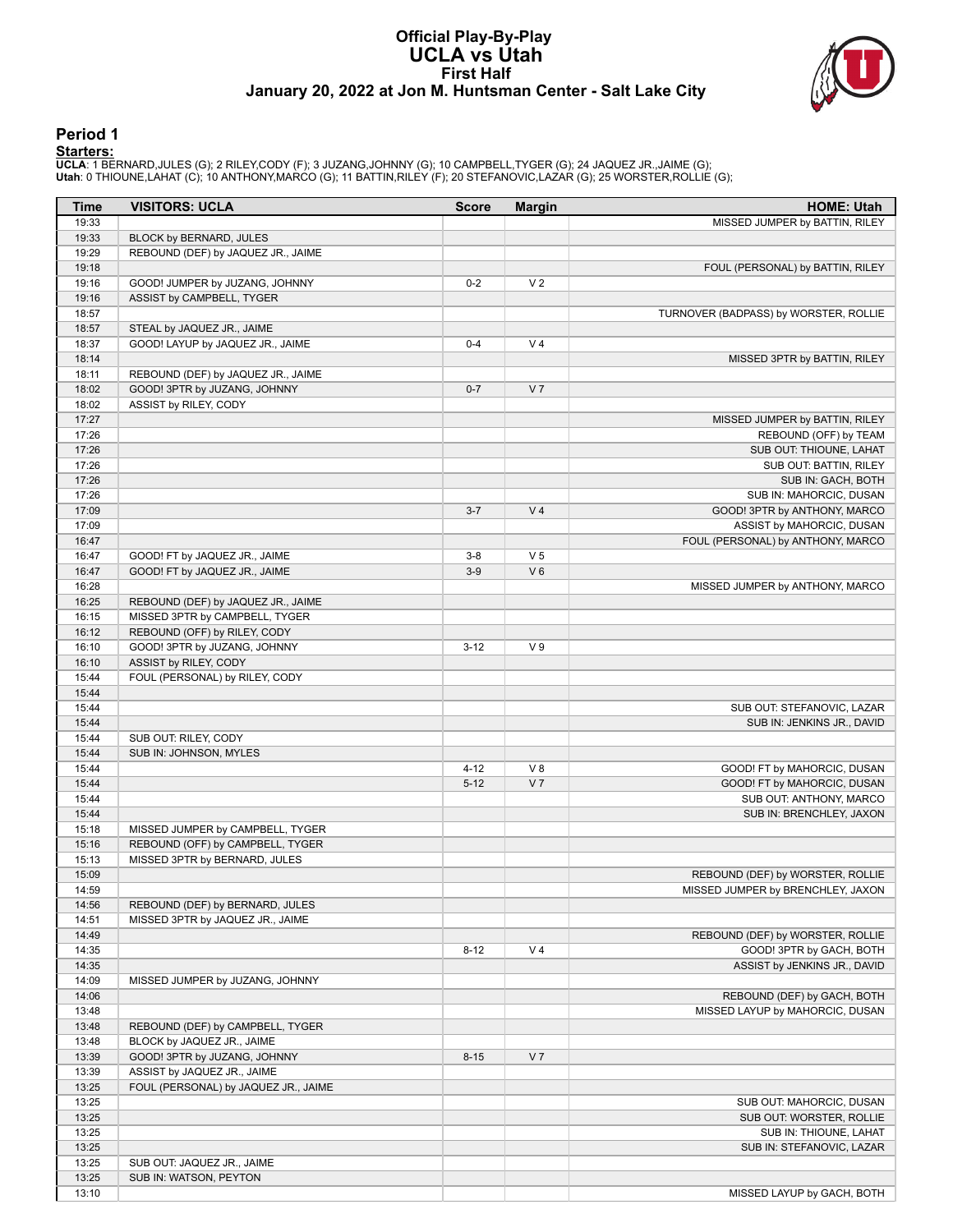| <b>Time</b>    | <b>VISITORS: UCLA</b>                                             | <b>Score</b> | <b>Margin</b>  | <b>HOME: Utah</b>                                      |
|----------------|-------------------------------------------------------------------|--------------|----------------|--------------------------------------------------------|
| 13:06          | REBOUND (DEF) by WATSON, PEYTON                                   |              |                |                                                        |
| 12:56          | MISSED 3PTR by WATSON, PEYTON                                     |              |                |                                                        |
| 12:54          |                                                                   |              |                | REBOUND (DEF) by TEAM                                  |
| 12:54          | SUB OUT: CAMPBELL, TYGER                                          |              |                |                                                        |
| 12:54          | SUB IN: KYMAN, JAKE                                               |              |                |                                                        |
| 12:28          |                                                                   | $11 - 15$    | V <sub>4</sub> | GOOD! 3PTR by BRENCHLEY, JAXON                         |
| 12:28          |                                                                   |              |                | ASSIST by STEFANOVIC, LAZAR                            |
| 12:07          |                                                                   |              |                | FOUL (PERSONAL) by JENKINS JR., DAVID                  |
| 12:07          | MISSED FT by BERNARD, JULES                                       |              |                |                                                        |
| 12:07<br>12:07 | REBOUND (OFF) by TEAM                                             |              |                |                                                        |
| 12:07          |                                                                   |              |                | SUB OUT: THIOUNE, LAHAT<br>SUB OUT: JENKINS JR., DAVID |
| 12:07          |                                                                   |              |                | SUB IN: BATTIN, RILEY                                  |
| 12:07          |                                                                   |              |                | SUB IN: MADSEN, GABE                                   |
| 12:07          | MISSED FT by BERNARD, JULES                                       |              |                |                                                        |
| 12:07          |                                                                   |              |                | REBOUND (DEF) by STEFANOVIC, LAZAR                     |
| 11:57          |                                                                   |              |                |                                                        |
| 11:57          | SUB OUT: JOHNSON, MYLES                                           |              |                |                                                        |
| 11:57          | SUB IN: RILEY, CODY                                               |              |                |                                                        |
| 11:51          | FOUL (PERSONAL) by RILEY, CODY                                    |              |                |                                                        |
| 11:51          | SUB OUT: RILEY, CODY                                              |              |                |                                                        |
| 11:51          | SUB IN: JOHNSON, MYLES                                            |              |                |                                                        |
| 11:42          |                                                                   | $13 - 15$    | V <sub>2</sub> | GOOD! LAYUP by BRENCHLEY, JAXON                        |
| 11:42          |                                                                   |              |                | ASSIST by GACH, BOTH                                   |
| 11:42          | FOUL (PERSONAL) by JOHNSON, MYLES                                 |              |                |                                                        |
| 11:42          | SUB OUT: JUZANG, JOHNNY                                           |              |                |                                                        |
| 11:42          | SUB IN: CAMPBELL, TYGER                                           |              |                |                                                        |
| 11:42          |                                                                   | $14 - 15$    | V <sub>1</sub> | GOOD! FT by BRENCHLEY, JAXON                           |
| 11:42          |                                                                   |              |                | SUB OUT: BATTIN, RILEY                                 |
| 11:42          |                                                                   |              |                | SUB IN: MAHORCIC, DUSAN                                |
| 11:23          |                                                                   |              |                | FOUL (PERSONAL) by GACH, BOTH                          |
| 11:23          |                                                                   |              |                | SUB OUT: GACH, BOTH                                    |
| 11:23          |                                                                   |              |                | SUB IN: WORSTER, ROLLIE                                |
| 11:19          | MISSED 3PTR by CAMPBELL, TYGER                                    |              |                |                                                        |
| 11:17          |                                                                   |              |                | REBOUND (DEF) by WORSTER, ROLLIE                       |
| 11:02          |                                                                   |              |                | MISSED JUMPER by MAHORCIC, DUSAN                       |
| 11:00          | REBOUND (DEF) by TEAM                                             |              |                |                                                        |
| 11:00          |                                                                   |              |                | SUB OUT: BRENCHLEY, JAXON                              |
| 11:00          |                                                                   |              |                | SUB IN: BALLSTAEDT, ELI                                |
| 11:00          | SUB OUT: KYMAN, JAKE                                              |              |                |                                                        |
| 11:00<br>10:34 | SUB IN: JAQUEZ JR., JAIME                                         |              |                |                                                        |
| 10:31          | MISSED LAYUP by WATSON, PEYTON<br>REBOUND (OFF) by JOHNSON, MYLES |              |                |                                                        |
| 10:27          | TURNOVER (BADPASS) by CAMPBELL, TYGER                             |              |                |                                                        |
| 10:27          |                                                                   |              |                | SUB OUT: MAHORCIC, DUSAN                               |
| 10:27          |                                                                   |              |                | SUB IN: BATTIN, RILEY                                  |
| 10:08          |                                                                   |              |                | MISSED 3PTR by MADSEN, GABE                            |
| 10:05          |                                                                   |              |                | REBOUND (OFF) by BATTIN, RILEY                         |
| 10:01          |                                                                   |              |                | MISSED 3PTR by BALLSTAEDT, ELI                         |
| 09:58          | REBOUND (DEF) by JOHNSON, MYLES                                   |              |                |                                                        |
| 09:46          | MISSED JUMPER by JAQUEZ JR., JAIME                                |              |                |                                                        |
| 09:44          | REBOUND (OFF) by JOHNSON, MYLES                                   |              |                |                                                        |
| 09:35          |                                                                   |              |                | FOUL (PERSONAL) by MADSEN, GABE                        |
| 09:34          |                                                                   |              |                | SUB OUT: WORSTER, ROLLIE                               |
| 09:34          |                                                                   |              |                | SUB OUT: MADSEN, GABE                                  |
| 09:34          |                                                                   |              |                | SUB IN: JENKINS JR., DAVID                             |
| 09:34          |                                                                   |              |                | SUB IN: ANTHONY, MARCO                                 |
| 09:34          | SUB OUT: BERNARD, JULES                                           |              |                |                                                        |
| 09:34          | SUB IN: JUZANG, JOHNNY                                            |              |                |                                                        |
| 09:17          | GOOD! JUMPER by JUZANG, JOHNNY                                    | $14 - 17$    | $V_3$          |                                                        |
| 08:47          |                                                                   | $16-17$      | V <sub>1</sub> | GOOD! JUMPER by STEFANOVIC, LAZAR                      |
| 08:23          |                                                                   |              |                | FOUL (PERSONAL) by JENKINS JR., DAVID                  |
| 08:23          | GOOD! FT by WATSON, PEYTON                                        | $16 - 18$    | V <sub>2</sub> |                                                        |
| 08:23          |                                                                   |              |                | SUB OUT: JENKINS JR., DAVID                            |
| 08:23          |                                                                   |              |                | SUB OUT: BATTIN, RILEY                                 |
| 08:23          |                                                                   |              |                | SUB OUT: BALLSTAEDT, ELI                               |
| 08:23          |                                                                   |              |                | SUB IN: THIOUNE, LAHAT                                 |
| 08:23          |                                                                   |              |                | SUB IN: GACH, BOTH                                     |
| 08:23          |                                                                   |              |                | SUB IN: BRENCHLEY, JAXON                               |
| 08:23          | SUB OUT: JOHNSON, MYLES                                           |              |                |                                                        |
| 08:23          | SUB IN: NWUBA, KENNETH                                            |              |                |                                                        |
| 08:23          | GOOD! FT by WATSON, PEYTON                                        | 16-19        | $V_3$          |                                                        |
| 08:23          | SUB OUT: WATSON, PEYTON                                           |              |                |                                                        |
| 08:23<br>08:04 | SUB IN: KYMAN, JAKE<br>FOUL (PERSONAL) by KYMAN, JAKE             |              |                |                                                        |
| 08:04          |                                                                   | 17-19        | V <sub>2</sub> | GOOD! FT by STEFANOVIC, LAZAR                          |
|                |                                                                   |              |                |                                                        |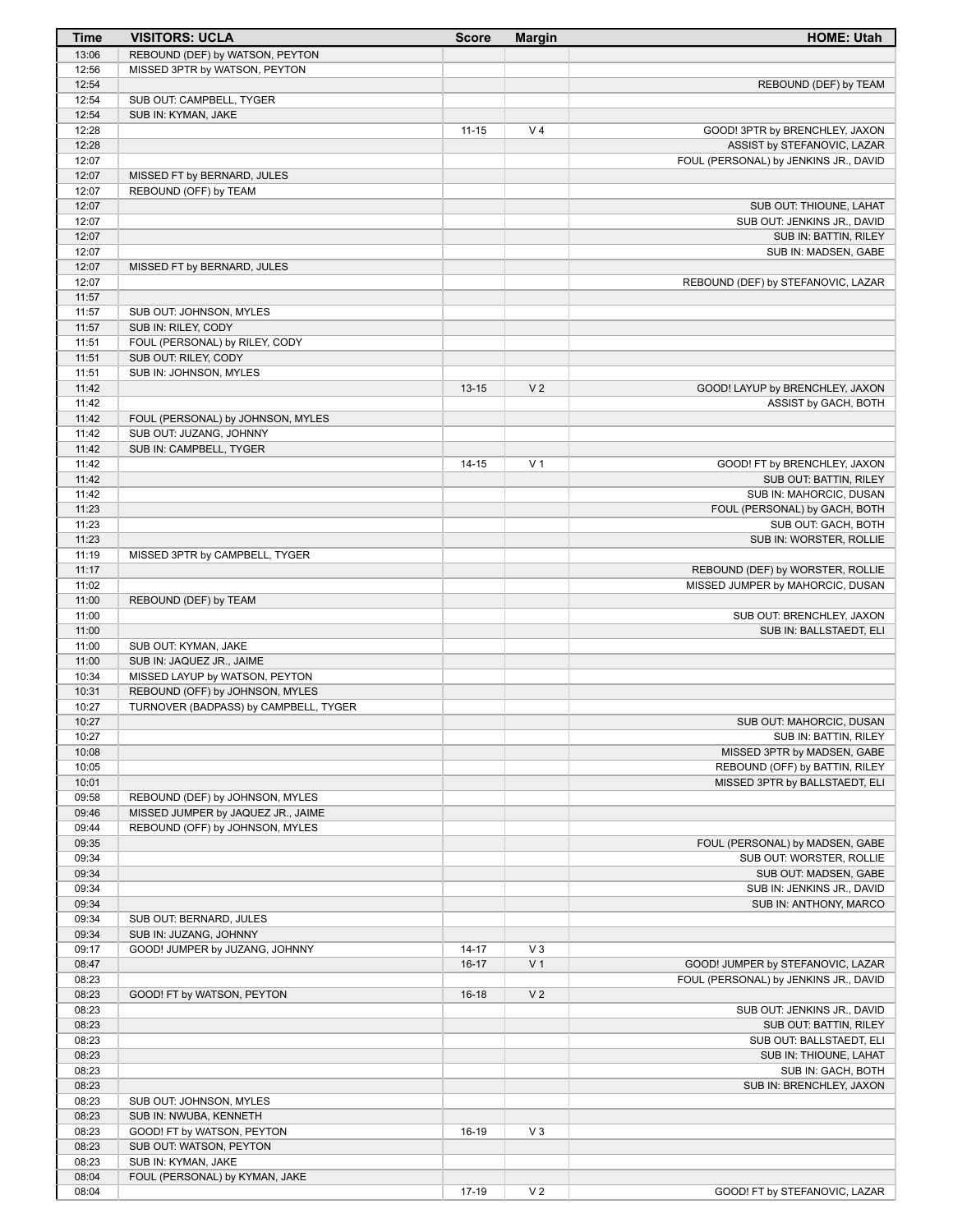| Time           | <b>VISITORS: UCLA</b>                                        | <b>Score</b> | <b>Margin</b>  | <b>HOME: Utah</b>                                              |
|----------------|--------------------------------------------------------------|--------------|----------------|----------------------------------------------------------------|
| 08:04          |                                                              | 18-19        | V <sub>1</sub> | GOOD! FT by STEFANOVIC, LAZAR                                  |
| 08:04          |                                                              |              |                | SUB OUT: THIOUNE, LAHAT                                        |
| 08:04          |                                                              |              |                | SUB IN: MAHORCIC, DUSAN                                        |
| 07:45          | MISSED LAYUP by NWUBA, KENNETH                               |              |                |                                                                |
| 07:43          |                                                              |              |                | REBOUND (DEF) by MAHORCIC, DUSAN                               |
| 07:37          |                                                              | $21 - 19$    | H <sub>2</sub> | GOOD! 3PTR by STEFANOVIC, LAZAR [FB]                           |
| 07:37<br>07:36 | TIMEOUT 30SEC                                                |              |                | ASSIST by GACH, BOTH                                           |
| 07:36          |                                                              |              |                |                                                                |
| 07:36          | SUB OUT: NWUBA, KENNETH                                      |              |                |                                                                |
| 07:36          | SUB IN: JOHNSON, MYLES                                       |              |                |                                                                |
| 07:20          | MISSED 3PTR by JUZANG, JOHNNY                                |              |                |                                                                |
| 07:17          | REBOUND (OFF) by KYMAN, JAKE                                 |              |                |                                                                |
| 07:13          | GOOD! LAYUP by JUZANG, JOHNNY [PNT]                          | $21 - 21$    | $\top$         |                                                                |
| 07:13          | ASSIST by KYMAN, JAKE                                        |              |                |                                                                |
| 06:57          |                                                              |              |                | TURNOVER (LOSTBALL) by GACH, BOTH                              |
| 06:32          | MISSED 3PTR by JAQUEZ JR., JAIME                             |              |                |                                                                |
| 06:28          | REBOUND (OFF) by JUZANG, JOHNNY                              |              |                |                                                                |
| 06:26          | MISSED JUMPER by JUZANG, JOHNNY                              |              |                |                                                                |
| 06:23          |                                                              |              |                | REBOUND (DEF) by ANTHONY, MARCO                                |
| 06:03          |                                                              |              |                | SUB OUT: GACH, BOTH                                            |
| 06:03          |                                                              |              |                | SUB OUT: BRENCHLEY, JAXON                                      |
| 06:03          |                                                              |              |                | SUB OUT: STEFANOVIC, LAZAR                                     |
| 06:03          |                                                              |              |                | SUB IN: BALLSTAEDT, ELI                                        |
| 06:03<br>06:03 |                                                              |              |                | SUB IN: WORSTER, ROLLIE<br>SUB IN: MADSEN, GABE                |
| 06:03          | SUB OUT: KYMAN, JAKE                                         |              |                |                                                                |
| 06:03          | SUB IN: BERNARD, JULES                                       |              |                |                                                                |
| 05:58          |                                                              | $24 - 21$    | $H_3$          | GOOD! 3PTR by MADSEN, GABE                                     |
| 05:58          |                                                              |              |                | ASSIST by ANTHONY, MARCO                                       |
| 05:33          |                                                              |              |                | FOUL (PERSONAL) by BALLSTAEDT, ELI                             |
| 05:33          | GOOD! FT by JUZANG, JOHNNY                                   | 24-22        | H <sub>2</sub> |                                                                |
| 05:33          | GOOD! FT by JUZANG, JOHNNY                                   | 24-23        | H <sub>1</sub> |                                                                |
| 05:16          | FOUL (PERSONAL) by JOHNSON, MYLES                            |              |                |                                                                |
| 05:16          |                                                              |              |                | MISSED FT by MAHORCIC, DUSAN                                   |
| 05:16          |                                                              |              |                | REBOUND (OFF) by TEAM                                          |
| 05:16          |                                                              | 25-23        | H <sub>2</sub> | GOOD! FT by MAHORCIC, DUSAN                                    |
| 05:16          |                                                              |              |                | SUB OUT: ANTHONY, MARCO                                        |
| 05:16          |                                                              |              |                | SUB IN: GACH, BOTH                                             |
| 05:01          | MISSED 3PTR by CAMPBELL, TYGER                               |              |                |                                                                |
| 04:58          |                                                              |              |                | REBOUND (DEF) by MAHORCIC, DUSAN                               |
| 04:51<br>04:51 | FOUL (PERSONAL) by JOHNSON, MYLES<br>SUB OUT: JOHNSON, MYLES |              |                |                                                                |
| 04:51          | SUB IN: NWUBA, KENNETH                                       |              |                |                                                                |
| 04:51          |                                                              |              |                | MISSED FT by MAHORCIC, DUSAN                                   |
| 04:51          | REBOUND (DEF) by NWUBA, KENNETH                              |              |                |                                                                |
| 04:51          |                                                              |              |                | FOUL (PERSONAL) by BALLSTAEDT, ELI                             |
| 04:51          |                                                              |              |                | SUB OUT: BALLSTAEDT, ELI                                       |
| 04:51          |                                                              |              |                | SUB OUT: MADSEN, GABE                                          |
| 04:51          |                                                              |              |                | SUB IN: BRENCHLEY, JAXON                                       |
| 04:51          |                                                              |              |                | SUB IN: STEFANOVIC, LAZAR                                      |
| 04:51          | MISSED FT by NWUBA, KENNETH                                  |              |                |                                                                |
| 04:49          | REBOUND (OFF) by BERNARD, JULES                              |              |                |                                                                |
| 04:49          |                                                              |              |                | FOUL (PERSONAL) by MAHORCIC, DUSAN                             |
| 04:49          | GOOD! FT by BERNARD, JULES                                   | 25-24        | H <sub>1</sub> |                                                                |
| 04:49          | GOOD! FT by BERNARD, JULES                                   | 25-25        | $\top$         |                                                                |
| 04:26          |                                                              |              |                | MISSED JUMPER by MAHORCIC, DUSAN                               |
| 04:23          | REBOUND (DEF) by JAQUEZ JR., JAIME                           |              |                |                                                                |
| 04:11          | TURNOVER (BADPASS) by CAMPBELL, TYGER                        |              |                |                                                                |
| 03:52<br>03:52 |                                                              | 27-25        | H <sub>2</sub> | GOOD! LAYUP by STEFANOVIC, LAZAR<br>ASSIST by BRENCHLEY, JAXON |
| 03:33          | GOOD! LAYUP by JAQUEZ JR., JAIME                             | 27-27        | $\top$         |                                                                |
| 03:03          |                                                              |              |                | MISSED 3PTR by GACH, BOTH                                      |
| 03:01          | REBOUND (DEF) by BERNARD, JULES                              |              |                |                                                                |
| 02:50          | MISSED JUMPER by BERNARD, JULES                              |              |                |                                                                |
| 02:50          |                                                              |              |                | BLOCK by BRENCHLEY, JAXON                                      |
| 02:45          | REBOUND (OFF) by BERNARD, JULES                              |              |                |                                                                |
| 02:44          | TURNOVER (BADPASS) by BERNARD, JULES                         |              |                |                                                                |
| 02:44          |                                                              |              |                | STEAL by GACH, BOTH                                            |
| 02:29          | FOUL (PERSONAL) by JAQUEZ JR., JAIME                         |              |                |                                                                |
| 02:29          |                                                              |              |                |                                                                |
| 02:29          |                                                              |              |                | SUB OUT: BRENCHLEY, JAXON                                      |
| 02:29          |                                                              |              |                | SUB OUT: MAHORCIC, DUSAN                                       |
| 02:29          |                                                              |              |                | SUB OUT: WORSTER, ROLLIE                                       |
| 02:29          |                                                              |              |                | SUB IN: THIOUNE, LAHAT                                         |
| 02:29          |                                                              |              |                | SUB IN: ANTHONY, MARCO                                         |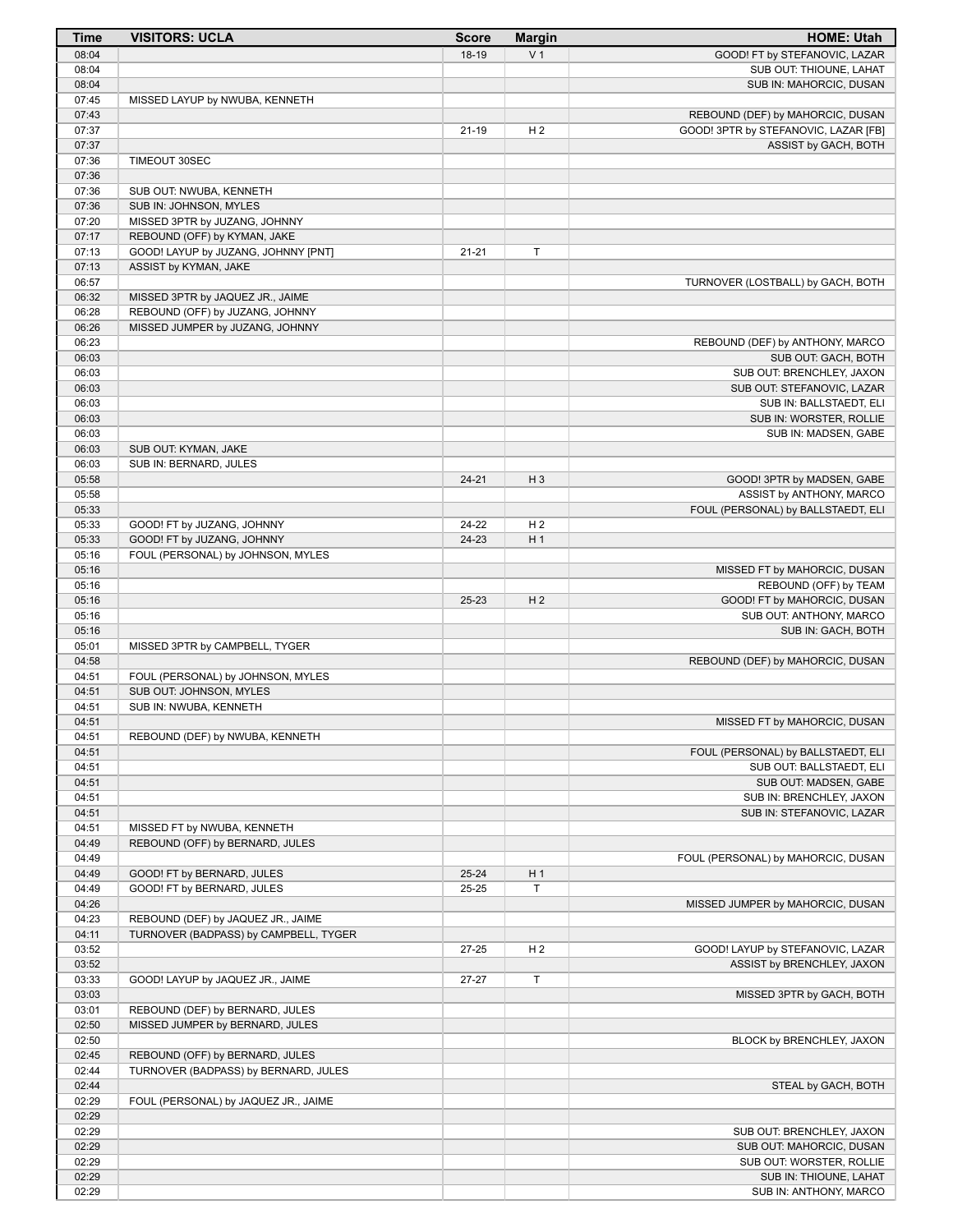| Time  | <b>VISITORS: UCLA</b>           | <b>Score</b> | <b>Margin</b>  | <b>HOME: Utah</b>                    |
|-------|---------------------------------|--------------|----------------|--------------------------------------|
| 02:29 |                                 |              |                | SUB IN: BATTIN, RILEY                |
| 02:29 | SUB OUT: JAQUEZ JR., JAIME      |              |                |                                      |
| 02:29 | SUB IN: WATSON, PEYTON          |              |                |                                      |
| 02:29 |                                 | 28-27        | H <sub>1</sub> | GOOD! FT by GACH, BOTH               |
| 02:29 |                                 | 29-27        | H <sub>2</sub> | GOOD! FT by GACH, BOTH               |
| 02:10 |                                 |              |                | FOUL (PERSONAL) by ANTHONY, MARCO    |
| 02:10 | MISSED FT by JUZANG, JOHNNY     |              |                |                                      |
| 02:10 | REBOUND (OFF) by TEAM           |              |                |                                      |
| 02:10 |                                 |              |                | SUB OUT: THIOUNE, LAHAT              |
| 02:10 |                                 |              |                | SUB IN: MADSEN, GABE                 |
| 02:10 | GOOD! FT by JUZANG, JOHNNY      | 29-28        | H <sub>1</sub> |                                      |
| 01:42 |                                 |              |                | MISSED 3PTR by GACH, BOTH            |
| 01:40 |                                 |              |                | REBOUND (OFF) by BATTIN, RILEY       |
| 01:38 |                                 |              |                | MISSED 3PTR by MADSEN, GABE          |
| 01:35 |                                 |              |                | REBOUND (OFF) by GACH, BOTH          |
| 01:28 |                                 |              |                | TURNOVER (LOSTBALL) by BATTIN, RILEY |
| 01:03 | GOOD! 3PTR by BERNARD, JULES    | 29-31        | V <sub>2</sub> |                                      |
| 01:03 | ASSIST by CAMPBELL, TYGER       |              |                |                                      |
| 00:37 |                                 | $32 - 31$    | H <sub>1</sub> | GOOD! 3PTR by BATTIN, RILEY          |
| 00:37 |                                 |              |                | ASSIST by STEFANOVIC, LAZAR          |
| 00:01 | MISSED JUMPER by BERNARD, JULES |              |                |                                      |
| 00:01 |                                 |              |                | REBOUND (DEF) by ANTHONY, MARCO      |

# **UCLA 31, Utah 32**

| Points (This Period) | <b>UCL</b>     | Ute            |
|----------------------|----------------|----------------|
| In the Paint         | 6              |                |
| Off Turns            |                |                |
| 2nd Chance           |                |                |
| Fast Break           |                |                |
| Bench                |                | 17             |
| Per Poss             | 1.240<br>14/25 | 1.231<br>13/26 |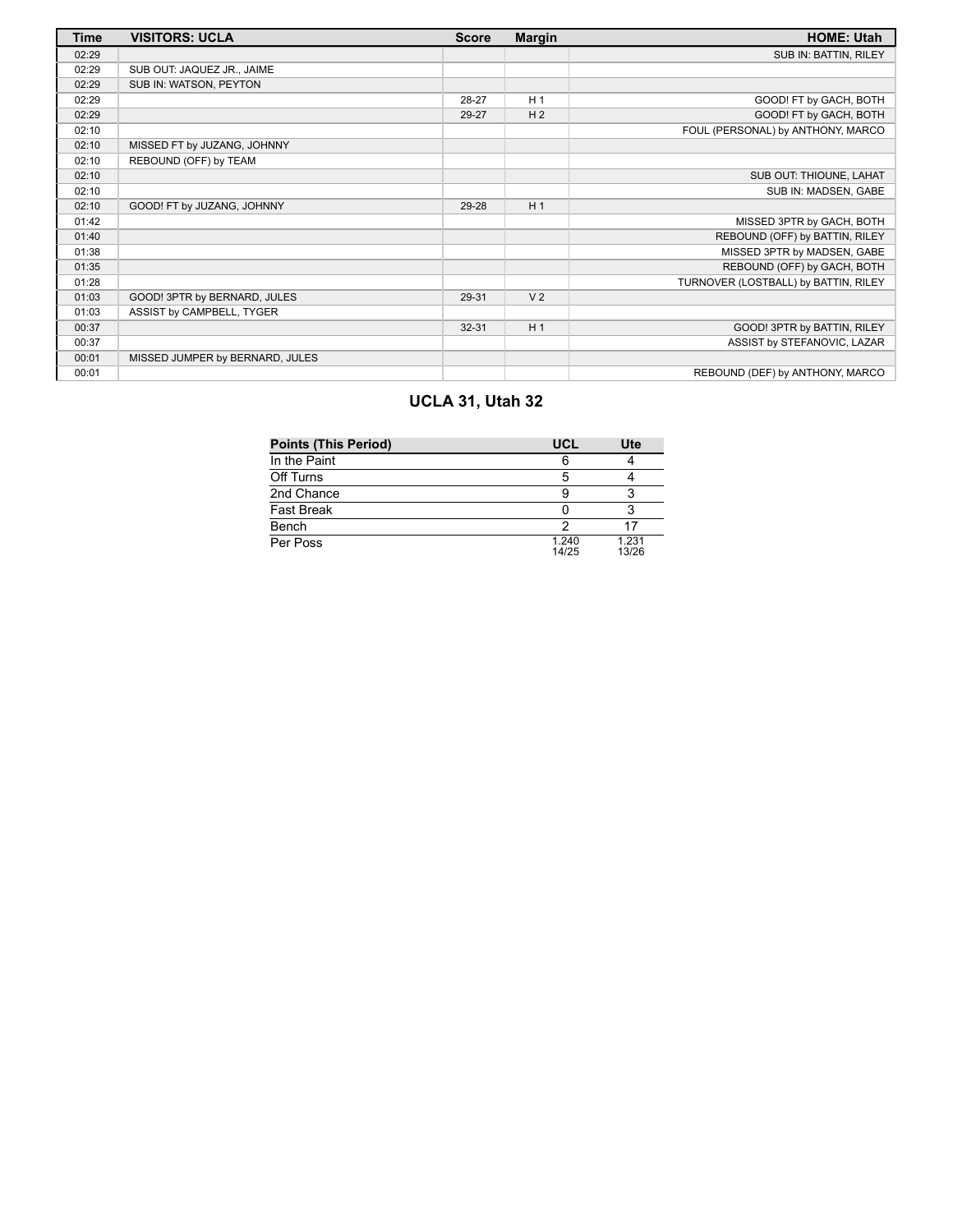#### **Official Box Score UCLA vs Utah Second Half Statistics Only January 20, 2022 at Jon M. Huntsman Center - Salt Lake City**



# **UCLA 32**

| No. | Plaver                | S | <b>Pts</b> | FG      | 3FG     | <b>FT</b> | <b>OR</b> | <b>DR</b> | <b>TR</b> | PF | A            | TO | <b>Blk</b>   | Stl      | Min      | $+/-$        |
|-----|-----------------------|---|------------|---------|---------|-----------|-----------|-----------|-----------|----|--------------|----|--------------|----------|----------|--------------|
| 01  | BERNARD, JULES        | G | 9          | 1-4     | 1-3     | $6 - 6$   |           | 2         | 3         |    |              | 0  | 0            | 0        | 14       | 6            |
| 02  | RILEY, CODY           | F | 5          | $2 - 3$ | $0 - 0$ | $1 - 2$   | $\Omega$  | 4         | 4         |    | 0            | 3  | $\mathbf{0}$ |          | 17       | 6            |
| 03  | JUZANG, JOHNNY        | G | 10         | $3 - 4$ | $0 - 1$ | $4 - 4$   | 0         | 2         | 2         |    | 0            | 1  | 0            |          | 20       | 6            |
| 10  | CAMPBELL, TYGER       | G | 5          | $2 - 6$ | $0 - 0$ | $1 - 2$   | 0         | 2         | 2         | 0  | $\mathbf{0}$ | 0  |              | 2        | 18       | 8            |
| 24  | JAQUEZ JR., JAIME     | G | 2          | $1 - 4$ | $0 - 1$ | $0 - 0$   | $\Omega$  | 2         | 2         | 2  | 2            | 0  | 0            | 0        | 20       | 6            |
| 13  | KYMAN, JAKE           | G | $\Omega$   | $0 - 0$ | $0 - 0$ | $0 - 0$   | 0         | 0         | 0         | 0  | $\Omega$     | 0  | $\Omega$     | $\Omega$ | $\Omega$ | $\mathbf{0}$ |
| 14  | NWUBA, KENNETH        | F | 0          | $0-0$   | $0-0$   | $0-0$     | 0         | $\Omega$  | 0         | 0  | 0            | O  | 0            | 0        | 0        | $\mathbf{0}$ |
| 15  | JOHNSON, MYLES        | С | 0          | $0 - 0$ | $0 - 0$ | $0 - 0$   | $\Omega$  | 0         | 0         |    | 0            | 0  | 0            | 0        | 3        | $\mathbf{0}$ |
| 23  | <b>WATSON, PEYTON</b> | G |            | $0 - 1$ | $0 - 0$ | $1 - 2$   |           | 0         |           |    | 0            | 0  | 0            |          | 8        | $-2$         |
|     | <b>TEAM</b>           |   |            |         |         |           |           | 0         |           | 0  |              | 0  |              |          |          |              |
|     | <b>TOTALS</b>         |   | 32         | $9-22$  | $1 - 5$ | $13 - 16$ | 3.        | 12        | 15        | 7  | 3            | 4  | 1            |          | 5 100    |              |

| <b>Shooting By Period</b><br>Period | FG       | FG%   | 3FG      | 3FG%       |           | FT%   | Deadball Rebounds: 3,0<br>Last FG Half: UCL - |
|-------------------------------------|----------|-------|----------|------------|-----------|-------|-----------------------------------------------|
| 2nd Half                            | $9 - 22$ | 41%   | $1 - 5$  | <b>20%</b> | $13-16$   | 81%   |                                               |
| Game                                | 18-47    | 38.3% | $5 - 17$ | 29.4%      | $22 - 29$ | 75.9% |                                               |

# **Utah 26**

| Plaver                  | S | <b>Pts</b>    | <b>FG</b> | 3FG      | <b>FT</b> | <b>OR</b> | <b>DR</b> | TR           | <b>PF</b>     | A        | TO | <b>B</b> lk  | Stl      | Min            | $+/-$        |
|-------------------------|---|---------------|-----------|----------|-----------|-----------|-----------|--------------|---------------|----------|----|--------------|----------|----------------|--------------|
| THIOUNE, LAHAT          | С | 2             | $1 - 2$   | $0 - 0$  | $0 - 0$   |           |           | 2            | 0             | 0        |    | 0            | 0        | 4              | $-6$         |
| <b>ANTHONY, MARCO</b>   | G | $\mathcal{P}$ | $1 - 1$   | $0 - 0$  | $0 - 0$   |           | 3         | 4            | $\mathcal{P}$ |          | 2  | $\mathbf{0}$ | $\Omega$ | 16             | $-5$         |
| <b>BATTIN, RILEY</b>    | F | $\Omega$      | $0 - 3$   | $0 - 1$  | $0 - 0$   | 1.        | 0         |              |               | 0        | 0  | 0            | 0        | 9              | $-1$         |
| STEFANOVIC, LAZAR       | G | 9             | $3 - 8$   | $3-6$    | $0 - 0$   | 0         |           |              |               | $\Omega$ | 0  | $\mathbf{0}$ | $\Omega$ | 15             | $-2$         |
| <b>WORSTER, ROLLIE</b>  | G | 2             | $1 - 2$   | $0 - 1$  | $0 - 0$   | 0         |           |              | 3             | 1        |    | 0            | 0        | 10             | -3           |
| JENKINS JR., DAVID      | G | $\Omega$      | $0 - 0$   | $0 - 0$  | $0 - 0$   | 0         | 0         | $\mathbf{0}$ | $\Omega$      | 0        | 0  | $\Omega$     | $\Omega$ | $\mathbf{0}$   | $\mathbf{0}$ |
| <b>GACH, BOTH</b>       | G | 6             | $2-6$     | $1 - 4$  | $1 - 2$   | 0         | 2         | 2            | $\mathcal{P}$ | 3        | 3  | $\Omega$     |          | 15             | $-2$         |
| <b>BRENCHLEY, JAXON</b> | G | $\mathcal{P}$ | $0 - 0$   | $0 - 0$  | $2 - 2$   |           |           | 2            | 0             | 0        | 0  | $\mathbf{0}$ | 0        | $\overline{4}$ | $-2$         |
| <b>BALLSTAEDT, ELI</b>  | G | 0             | $0 - 0$   | $0 - 0$  | $0 - 0$   | 0         | 0         | $\Omega$     | 0             | 0        | 0  | 0            | $\Omega$ | 4              | -1           |
| <b>MAHORCIC, DUSAN</b>  | F | 0             | $0 - 1$   | $0 - 0$  | $0 - 0$   | $\Omega$  |           |              | 3             | $\Omega$ |    | $\Omega$     | 0        | 10             | $-3$         |
| MADSEN, GABE            | G | 3             | $1 - 3$   | $1 - 2$  | $0 - 0$   | 0         |           |              | 0             | 1        | 0  |              | 2        | 13             | $-5$         |
| <b>TEAM</b>             |   |               |           |          |           | 1         |           | 2            | $\Omega$      |          | 0  |              |          |                |              |
| <b>TOTALS</b>           |   | 26            | $9 - 26$  | $5 - 14$ | $3 - 4$   | 5         | 12        | 17           | 12            | 6        | 8  |              | 3        |                |              |
|                         |   |               |           |          |           |           |           |              |               |          |    |              |          |                | 100          |

| <b>Shooting By Period</b><br>Period | FG       | FG%   | 3FG       | 3FG%  | FТ        | FT%   |
|-------------------------------------|----------|-------|-----------|-------|-----------|-------|
| 2nd Half                            | $9 - 26$ | 35%   | $5-14$    | 36%   | $3-4$     | 75%   |
| Game                                | 18-49    | 36.7% | $11 - 26$ | 42.3% | $11 - 14$ | 78.6% |

*Deadball Rebounds:* 2,0 *Last FG Half:* Ute -

| Game Notes:                                                                | <b>Score</b> | 1st | 2 <sub>nd</sub> | TOT | <b>Points (This Period)</b> | <b>UCL</b>     | Ute            |
|----------------------------------------------------------------------------|--------------|-----|-----------------|-----|-----------------------------|----------------|----------------|
| Officials: Gerry Pollard, Kelly Pfeifer, Glen Mayberry<br>Attendance: 7785 | UCL          | 31  | 32              | 63  | In the Paint                |                |                |
|                                                                            | Ute          | 32  | 26              | 58  | Off Turns                   |                |                |
| Start Time: 11:15 PM ET                                                    |              |     |                 |     | 2nd Chance                  |                |                |
| End Time: 01:23 AM ET<br>Game Duration: 2:07                               |              |     |                 |     | <b>Fast Break</b>           |                |                |
| Conference Game;                                                           |              |     |                 |     | Bench                       |                |                |
|                                                                            |              |     |                 |     | Per Poss                    | l.103<br>16/29 | 0.839<br>11/31 |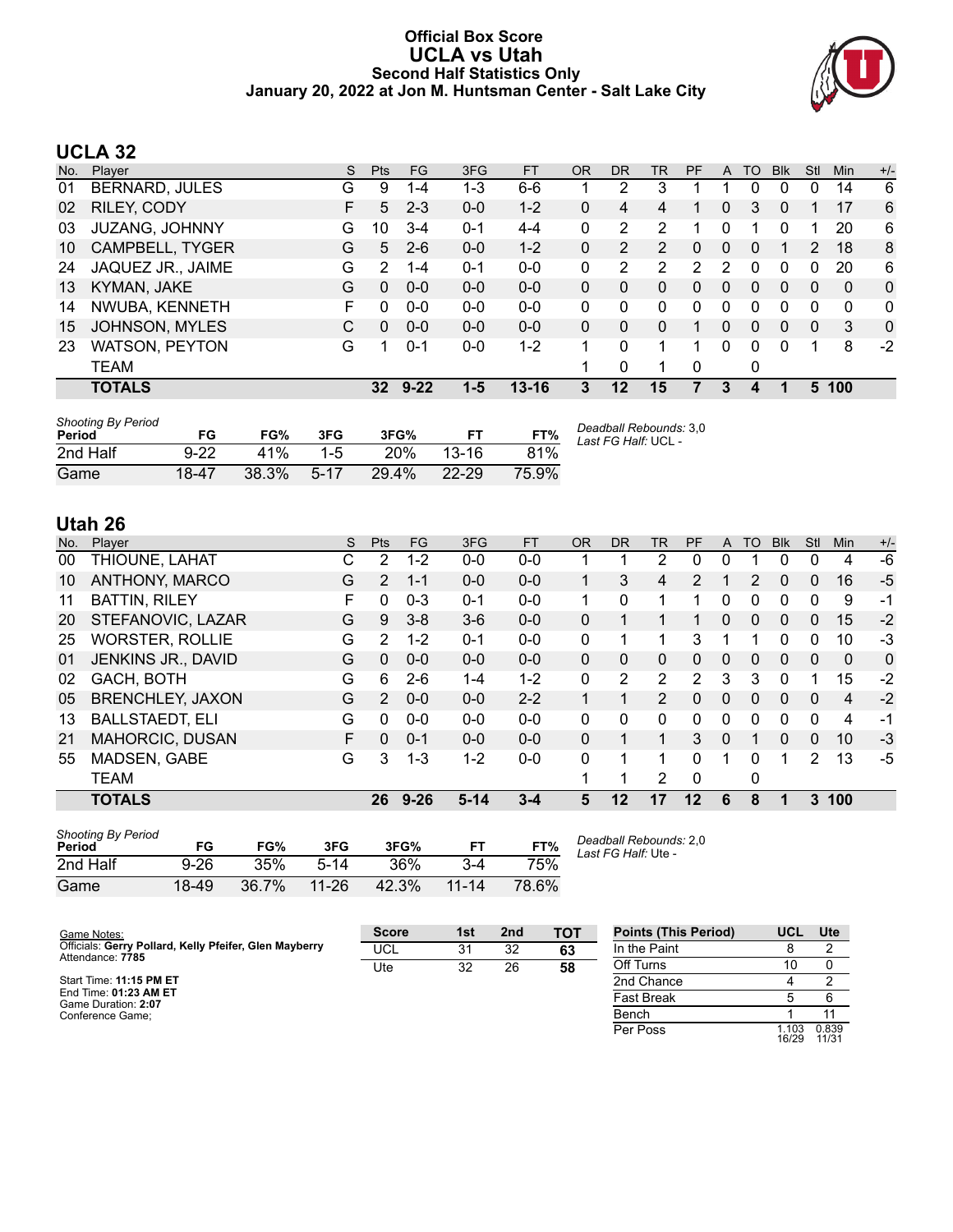### **Official Play-By-Play UCLA vs Utah Second Half January 20, 2022 at Jon M. Huntsman Center - Salt Lake City**



#### **Period 2**

<mark>Starters:</mark><br>UCLA: 1 BERNARD,JULES (G); 2 RILEY,CODY (F); 3 JUZANG,JOHNNY (G); 10 CAMPBELL,TYGER (G); 24 JAQUEZ JR.,JAIME (G);<br>Utah: 0 THIOUNE,LAHAT (C); 10 ANTHONY,MARCO (G); 11 BATTIN,RILEY (F); 20 STEFANOVIC,LAZAR (G); 2

| Time  | <b>VISITORS: UCLA</b>                 | <b>Score</b> | <b>Margin</b>  | <b>HOME: Utah</b>                                                  |
|-------|---------------------------------------|--------------|----------------|--------------------------------------------------------------------|
| 20:00 |                                       |              |                | SUB OUT: GACH, BOTH                                                |
| 20:00 |                                       |              |                | SUB OUT: MADSEN, GABE                                              |
| 20:00 |                                       |              |                | SUB IN: THIOUNE, LAHAT                                             |
| 20:00 |                                       |              |                | SUB IN: WORSTER, ROLLIE                                            |
| 20:00 | SUB OUT: NWUBA, KENNETH               |              |                |                                                                    |
| 20:00 | SUB OUT: WATSON, PEYTON               |              |                |                                                                    |
| 20:00 | SUB IN: RILEY, CODY                   |              |                |                                                                    |
| 20:00 | SUB IN: JAQUEZ JR., JAIME             |              |                |                                                                    |
| 19:35 |                                       |              |                | MISSED JUMPER by STEFANOVIC, LAZAR                                 |
| 19:32 |                                       |              |                | REBOUND (OFF) by BATTIN, RILEY                                     |
| 19:31 |                                       |              |                | MISSED JUMPER by BATTIN, RILEY                                     |
| 19:28 | REBOUND (DEF) by CAMPBELL, TYGER      |              |                |                                                                    |
| 19:05 | MISSED LAYUP by BERNARD, JULES        |              |                |                                                                    |
|       |                                       |              |                |                                                                    |
| 19:04 | REBOUND (OFF) by BERNARD, JULES       |              |                |                                                                    |
| 19:04 |                                       |              |                | FOUL (PERSONAL) by WORSTER, ROLLIE                                 |
| 19:04 | GOOD! FT by BERNARD, JULES            | 32-32        | T              |                                                                    |
| 19:04 | GOOD! FT by BERNARD, JULES            | 32-33        | V <sub>1</sub> |                                                                    |
| 18:46 |                                       |              |                | TURNOVER (LOSTBALL) by WORSTER, ROLLIE                             |
| 18:46 | STEAL by CAMPBELL, TYGER              |              |                |                                                                    |
| 18:41 | GOOD! LAYUP by JAQUEZ JR., JAIME [FB] | 32-35        | $V_3$          |                                                                    |
| 18:41 | ASSIST by BERNARD, JULES              |              |                |                                                                    |
| 18:15 |                                       | 34-35        | V <sub>1</sub> | GOOD! JUMPER by THIOUNE, LAHAT                                     |
| 18:15 |                                       |              |                | ASSIST by WORSTER, ROLLIE                                          |
| 17:53 | MISSED 3PTR by BERNARD, JULES         |              |                |                                                                    |
| 17:51 |                                       |              |                | REBOUND (DEF) by THIOUNE, LAHAT                                    |
| 17:51 | FOUL (PERSONAL) by RILEY, CODY        |              |                |                                                                    |
| 17:51 |                                       |              |                | SUB OUT: THIOUNE, LAHAT                                            |
| 17:51 |                                       |              |                | SUB OUT: BATTIN, RILEY                                             |
| 17:51 |                                       |              |                | SUB IN: GACH, BOTH                                                 |
| 17:51 |                                       |              |                | SUB IN: MAHORCIC, DUSAN                                            |
| 17:51 | SUB OUT: RILEY, CODY                  |              |                |                                                                    |
| 17:51 | SUB IN: JOHNSON, MYLES                |              |                |                                                                    |
| 17:32 |                                       | 37-35        | H <sub>2</sub> | GOOD! 3PTR by STEFANOVIC, LAZAR                                    |
| 17:32 |                                       |              |                | ASSIST by ANTHONY, MARCO                                           |
| 17:14 | GOOD! JUMPER by CAMPBELL, TYGER       | 37-37        | T              |                                                                    |
| 16:50 |                                       |              |                | MISSED 3PTR by STEFANOVIC, LAZAR                                   |
| 16:47 | REBOUND (DEF) by BERNARD, JULES       |              |                |                                                                    |
| 16:33 | MISSED JUMPER by JAQUEZ JR., JAIME    |              |                |                                                                    |
| 16:30 |                                       |              |                | REBOUND (DEF) by ANTHONY, MARCO                                    |
| 16:18 |                                       |              |                | TURNOVER (BADPASS) by ANTHONY, MARCO                               |
| 16:18 |                                       |              |                |                                                                    |
| 16:18 |                                       |              |                | SUB OUT: STEFANOVIC, LAZAR                                         |
| 16:18 |                                       |              |                | SUB IN: BRENCHLEY, JAXON                                           |
| 16:18 | SUB OUT: BERNARD, JULES               |              |                |                                                                    |
| 16:18 | SUB IN: WATSON, PEYTON                |              |                |                                                                    |
| 15:50 | GOOD! LAYUP by JUZANG, JOHNNY         | 37-39        | V <sub>2</sub> |                                                                    |
| 15:19 |                                       |              |                | MISSED 3PTR by WORSTER, ROLLIE                                     |
| 15:16 |                                       |              |                | REBOUND (OFF) by BRENCHLEY, JAXON                                  |
| 15:15 | FOUL (PERSONAL) by JOHNSON, MYLES     |              |                |                                                                    |
| 15:15 |                                       | 38-39        | V <sub>1</sub> | GOOD! FT by BRENCHLEY, JAXON                                       |
| 15:15 | SUB OUT: JOHNSON, MYLES               |              |                |                                                                    |
| 15:15 | SUB IN: RILEY, CODY                   |              |                |                                                                    |
| 15:15 |                                       |              |                |                                                                    |
| 15:02 |                                       | 39-39        | Т              | GOOD! FT by BRENCHLEY, JAXON<br>FOUL (PERSONAL) by WORSTER, ROLLIE |
|       |                                       |              |                |                                                                    |
| 15:02 | GOOD! FT by JUZANG, JOHNNY            | 39-40        | V <sub>1</sub> |                                                                    |
| 15:02 |                                       |              |                | SUB OUT: ANTHONY, MARCO                                            |
| 15:02 |                                       |              |                | SUB OUT: WORSTER, ROLLIE                                           |
| 15:02 |                                       |              |                | SUB IN: BATTIN, RILEY                                              |
| 15:02 |                                       |              |                | SUB IN: MADSEN, GABE                                               |
| 15:02 | GOOD! FT by JUZANG, JOHNNY            | 39-41        | V <sub>2</sub> |                                                                    |
| 14:42 |                                       |              |                | MISSED JUMPER by MAHORCIC, DUSAN                                   |
| 14:39 | REBOUND (DEF) by JUZANG, JOHNNY       |              |                |                                                                    |
| 14:34 | TURNOVER (LOSTBALL) by JUZANG, JOHNNY |              |                |                                                                    |
| 14:34 |                                       |              |                | STEAL by MADSEN, GABE                                              |
| 14:24 |                                       |              |                | TURNOVER (BADPASS) by GACH, BOTH                                   |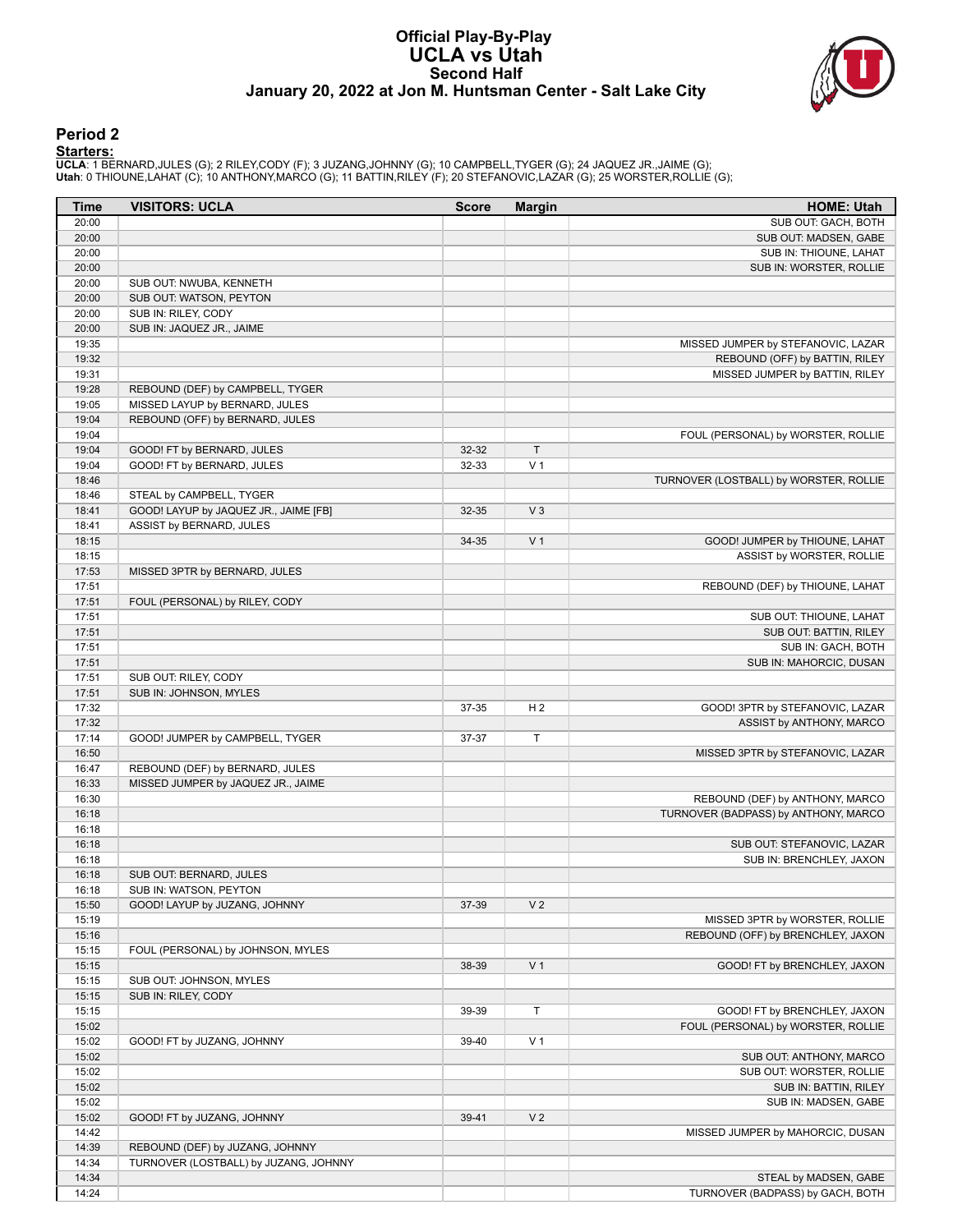| <b>Time</b>    | <b>VISITORS: UCLA</b>                                             | <b>Score</b> | <b>Margin</b>  | <b>HOME: Utah</b>                                   |
|----------------|-------------------------------------------------------------------|--------------|----------------|-----------------------------------------------------|
| 14:24          | STEAL by WATSON, PEYTON                                           |              |                |                                                     |
| 14:20          |                                                                   |              | V <sub>3</sub> | FOUL (PERSONAL) by BATTIN, RILEY                    |
| 14:20<br>14:20 | GOOD! FT by WATSON, PEYTON [FB]                                   | 39-42        |                | SUB OUT: BRENCHLEY, JAXON                           |
| 14:20          |                                                                   |              |                | SUB OUT: MAHORCIC, DUSAN                            |
| 14:20          |                                                                   |              |                | SUB IN: BALLSTAEDT, ELI                             |
| 14:20          |                                                                   |              |                | SUB IN: STEFANOVIC, LAZAR                           |
| 14:20          | SUB OUT: CAMPBELL, TYGER                                          |              |                |                                                     |
| 14:20<br>14:20 | SUB IN: BERNARD, JULES<br>MISSED FT by WATSON, PEYTON             |              |                |                                                     |
| 14:19          |                                                                   |              |                | REBOUND (DEF) by GACH, BOTH                         |
| 14:08          |                                                                   |              |                | MISSED 3PTR by GACH, BOTH                           |
| 14:06          | REBOUND (DEF) by RILEY, CODY                                      |              |                |                                                     |
| 13:39          | MISSED 3PTR by JAQUEZ JR., JAIME                                  |              |                |                                                     |
| 13:36<br>13:35 | REBOUND (OFF) by WATSON, PEYTON<br>MISSED LAYUP by WATSON, PEYTON |              |                |                                                     |
| 13:35          |                                                                   |              |                | BLOCK by MADSEN, GABE                               |
| 13:30          |                                                                   |              |                | REBOUND (DEF) by TEAM                               |
| 13:30          |                                                                   |              |                | SUB OUT: BALLSTAEDT, ELI                            |
| 13:30          |                                                                   |              |                | SUB IN: ANTHONY, MARCO                              |
| 13:13<br>12:48 |                                                                   | 41-42        | V <sub>1</sub> | GOOD! JUMPER by ANTHONY, MARCO                      |
| 12:48          | TURNOVER (LOSTBALL) by RILEY, CODY                                |              |                | STEAL by GACH, BOTH                                 |
| 12:35          |                                                                   |              |                | MISSED JUMPER by MADSEN, GABE                       |
| 12:32          | REBOUND (DEF) by BERNARD, JULES                                   |              |                |                                                     |
| 12:30          | TURNOVER (BADPASS) by RILEY, CODY                                 |              |                |                                                     |
| 12:30          | SUB OUT: BERNARD, JULES                                           |              |                |                                                     |
| 12:30<br>12:14 | SUB IN: CAMPBELL, TYGER                                           |              |                | TURNOVER (LOSTBALL) by GACH, BOTH                   |
| 12:14          | STEAL by CAMPBELL, TYGER                                          |              |                |                                                     |
| 12:14          |                                                                   |              |                | FOUL (PERSONAL) by GACH, BOTH                       |
| 12:14          |                                                                   |              |                | SUB OUT: GACH, BOTH                                 |
| 12:14          |                                                                   |              |                | SUB IN: WORSTER, ROLLIE                             |
| 12:04<br>12:00 | MISSED LAYUP by CAMPBELL, TYGER                                   |              |                | REBOUND (DEF) by ANTHONY, MARCO                     |
| 11:57          |                                                                   | 43-42        | H <sub>1</sub> | GOOD! LAYUP by WORSTER, ROLLIE [FB]                 |
| 11:57          |                                                                   |              |                | ASSIST by MADSEN, GABE                              |
| 11:28          | TURNOVER (BADPASS) by RILEY, CODY                                 |              |                |                                                     |
| 11:28          |                                                                   |              |                | STEAL by MADSEN, GABE                               |
| 11:26<br>11:26 | FOUL (PERSONAL) by JAQUEZ JR., JAIME                              |              |                |                                                     |
| 10:57          |                                                                   |              |                | MISSED LAYUP by BATTIN, RILEY                       |
| 10:53          | REBOUND (DEF) by JAQUEZ JR., JAIME                                |              |                |                                                     |
| 10:40          |                                                                   |              |                | SUB OUT: ANTHONY, MARCO                             |
| 10:40          |                                                                   |              |                | SUB OUT: BATTIN, RILEY                              |
| 10:40<br>10:40 |                                                                   |              |                | SUB IN: BRENCHLEY, JAXON<br>SUB IN: MAHORCIC, DUSAN |
| 10:40          |                                                                   |              |                | SUB OUT: MADSEN, GABE                               |
| 10:40          |                                                                   |              |                | SUB IN: GACH, BOTH                                  |
| 10:25          | MISSED LAYUP by CAMPBELL, TYGER                                   |              |                |                                                     |
| 10:24          |                                                                   |              |                | REBOUND (DEF) by WORSTER, ROLLIE                    |
| 10:00<br>09:39 | FOUL (PERSONAL) by WATSON, PEYTON                                 |              |                | MISSED JUMPER by STEFANOVIC, LAZAR                  |
| 09:36          | REBOUND (DEF) by RILEY, CODY                                      |              |                |                                                     |
| 09:34          | MISSED LAYUP by CAMPBELL, TYGER                                   |              |                |                                                     |
| 09:31          |                                                                   |              |                | REBOUND (DEF) by BRENCHLEY, JAXON                   |
| 09:26          |                                                                   | 46-42        | H4             | GOOD! 3PTR by STEFANOVIC, LAZAR [FB]                |
| 09:26<br>09:11 | GOOD! LAYUP by RILEY, CODY                                        | 46-44        | H <sub>2</sub> | ASSIST by GACH, BOTH                                |
| 08:43          |                                                                   |              |                | MISSED 3PTR by STEFANOVIC, LAZAR                    |
| 08:40          | REBOUND (DEF) by RILEY, CODY                                      |              |                |                                                     |
| 08:31          |                                                                   |              |                | FOUL (PERSONAL) by MAHORCIC, DUSAN                  |
| 08:31          |                                                                   |              |                | SUB OUT: BRENCHLEY, JAXON                           |
| 08:31          |                                                                   |              |                | SUB OUT: STEFANOVIC, LAZAR                          |
| 08:31<br>08:31 |                                                                   |              |                | SUB OUT: MAHORCIC, DUSAN<br>SUB IN: THIOUNE, LAHAT  |
| 08:31          |                                                                   |              |                | SUB IN: BALLSTAEDT, ELI                             |
| 08:31          |                                                                   |              |                | SUB IN: MADSEN, GABE                                |
| 08:19          |                                                                   |              |                | SUB OUT: GACH, BOTH                                 |
| 08:19<br>08:19 |                                                                   |              |                | SUB IN: ANTHONY, MARCO                              |
| 08:19          | SUB OUT: WATSON, PEYTON<br>SUB IN: BERNARD, JULES                 |              |                |                                                     |
| 08:15          | GOOD! JUMPER by JUZANG, JOHNNY                                    | 46-46        | $\top$         |                                                     |
| 08:05          |                                                                   |              |                | MISSED LAYUP by THIOUNE, LAHAT                      |
| 08:04          |                                                                   |              |                | REBOUND (OFF) by THIOUNE, LAHAT                     |
| 08:03          |                                                                   |              |                | TURNOVER (LOSTBALL) by THIOUNE, LAHAT               |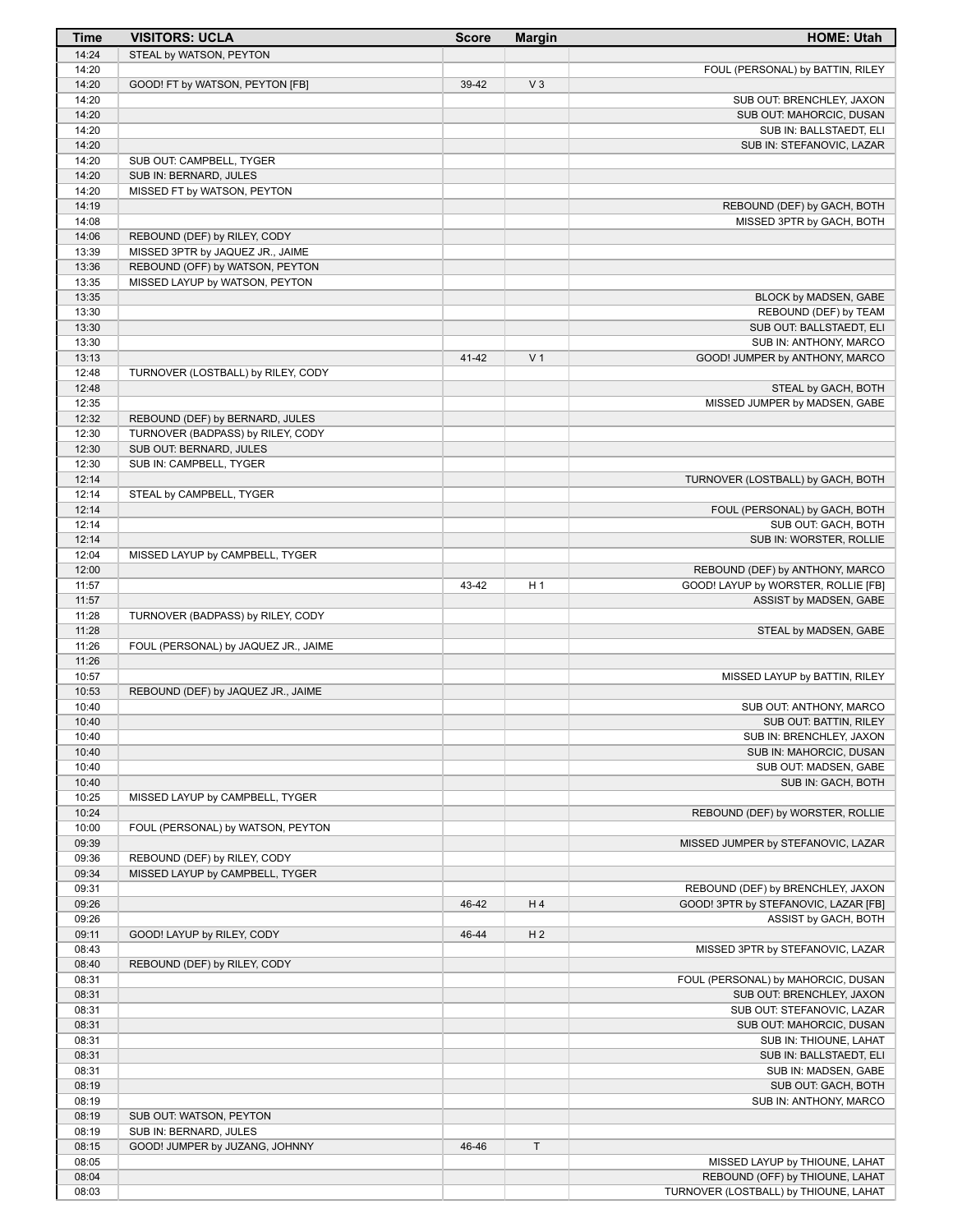| <b>Time</b>    | <b>VISITORS: UCLA</b>                                               | <b>Score</b> | <b>Margin</b>  | <b>HOME: Utah</b>                                       |
|----------------|---------------------------------------------------------------------|--------------|----------------|---------------------------------------------------------|
| 08:03          | STEAL by RILEY, CODY                                                |              |                |                                                         |
| 07:36          | GOOD! JUMPER by RILEY, CODY                                         | 46-48        | V <sub>2</sub> |                                                         |
| 07:36          | ASSIST by JAQUEZ JR., JAIME                                         |              |                |                                                         |
| 07:06          |                                                                     |              |                | TURNOVER (LOSTBALL) by ANTHONY, MARCO                   |
| 07:06          | STEAL by JUZANG, JOHNNY                                             |              |                |                                                         |
| 07:02          |                                                                     |              |                | FOUL (PERSONAL) by WORSTER, ROLLIE                      |
| 07:02          |                                                                     |              |                |                                                         |
| 07:02          |                                                                     |              |                | SUB OUT: THIOUNE, LAHAT                                 |
| 07:02<br>07:02 |                                                                     |              |                | SUB OUT: WORSTER, ROLLIE<br>SUB IN: GACH, BOTH          |
| 07:02          |                                                                     |              |                | SUB IN: BATTIN, RILEY                                   |
| 07:02          | GOOD! FT by BERNARD, JULES [FB]                                     | 46-49        | $V_3$          |                                                         |
| 07:02          | GOOD! FT by BERNARD, JULES [FB]                                     | 46-50        | V <sub>4</sub> |                                                         |
| 06:46          |                                                                     | 48-50        | V <sub>2</sub> | GOOD! JUMPER by GACH, BOTH                              |
| 06:27          | MISSED JUMPER by CAMPBELL, TYGER                                    |              |                |                                                         |
| 06:23          |                                                                     |              |                | REBOUND (DEF) by MADSEN, GABE                           |
| 05:56          |                                                                     | 51-50        | H <sub>1</sub> | GOOD! 3PTR by MADSEN, GABE                              |
| 05:56          |                                                                     |              |                | ASSIST by GACH, BOTH                                    |
| 05:50          | TIMEOUT 30SEC                                                       |              |                |                                                         |
| 05:50          |                                                                     |              |                | SUB OUT: BATTIN, RILEY                                  |
| 05:50          |                                                                     |              |                | SUB OUT: BALLSTAEDT, ELI                                |
| 05:50          |                                                                     |              |                | SUB IN: STEFANOVIC, LAZAR                               |
| 05:50          |                                                                     |              |                | SUB IN: MAHORCIC, DUSAN                                 |
| 05:41          |                                                                     |              |                | FOUL (PERSONAL) by MAHORCIC, DUSAN                      |
| 05:41          | GOOD! FT by RILEY, CODY                                             | 51-51        | $\mathsf T$    |                                                         |
| 05:41          | MISSED FT by RILEY, CODY                                            |              |                |                                                         |
| 05:40          |                                                                     |              |                | REBOUND (DEF) by MAHORCIC, DUSAN                        |
| 05:23          |                                                                     | 54-51        | $H_3$          | GOOD! 3PTR by GACH, BOTH                                |
| 04:59<br>04:59 | GOOD! 3PTR by BERNARD, JULES                                        | 54-54        | T              |                                                         |
| 04:40          | ASSIST by JAQUEZ JR., JAIME                                         |              |                | FOUL (OFF) by MAHORCIC, DUSAN                           |
| 04:40          |                                                                     |              |                | TURNOVER (OFFENSIVE) by MAHORCIC, DUSAN                 |
| 04:31          |                                                                     |              |                | SUB OUT: MAHORCIC, DUSAN                                |
| 04:31          |                                                                     |              |                | SUB IN: THIOUNE, LAHAT                                  |
| 04:22          | MISSED 3PTR by BERNARD, JULES                                       |              |                |                                                         |
| 04:20          |                                                                     |              |                | REBOUND (DEF) by STEFANOVIC, LAZAR                      |
| 04:16          |                                                                     |              |                | MISSED LAYUP by GACH, BOTH                              |
| 04:16          | BLOCK by CAMPBELL, TYGER                                            |              |                |                                                         |
| 04:16          |                                                                     |              |                | REBOUND (OFF) by TEAM                                   |
| 04:16          |                                                                     |              |                | SUB OUT: THIOUNE, LAHAT                                 |
| 04:16          |                                                                     |              |                | SUB IN: BATTIN, RILEY                                   |
| 03:59          |                                                                     |              |                | MISSED 3PTR by BATTIN, RILEY                            |
| 03:56          | REBOUND (DEF) by CAMPBELL, TYGER                                    |              |                |                                                         |
| 03:44          | GOOD! JUMPER by CAMPBELL, TYGER                                     | 54-56        | V <sub>2</sub> |                                                         |
| 03:16          |                                                                     |              |                | MISSED 3PTR by GACH, BOTH                               |
| 03:13          | REBOUND (DEF) by RILEY, CODY<br>GOOD! LAYUP by JUZANG. JOHNNY IPNTI |              |                |                                                         |
| 02:51          |                                                                     | 54-58        | V <sub>4</sub> |                                                         |
| 02:42<br>02:42 |                                                                     |              |                | TIMEOUT 30SEC                                           |
| 02:42          |                                                                     |              |                | SUB OUT: BATTIN, RILEY                                  |
| 02:42          |                                                                     |              |                | SUB IN: MAHORCIC, DUSAN                                 |
| 02:26          | FOUL (PERSONAL) by JUZANG, JOHNNY                                   |              |                |                                                         |
| 02:25          | FOUL (PERSONAL) by JAQUEZ JR., JAIME                                |              |                |                                                         |
| 02:13          |                                                                     | 57-58        | V <sub>1</sub> | GOOD! 3PTR by STEFANOVIC, LAZAR                         |
| 02:13          |                                                                     |              |                | ASSIST by GACH, BOTH                                    |
| 01:53          | MISSED JUMPER by RILEY, CODY                                        |              |                |                                                         |
| 01:50          | REBOUND (OFF) by TEAM                                               |              |                |                                                         |
| 01:50          |                                                                     |              |                | FOUL (PERSONAL) by ANTHONY, MARCO                       |
| 01:50          | GOOD! FT by JUZANG, JOHNNY                                          | 57-59        | V <sub>2</sub> |                                                         |
| 01:50          | GOOD! FT by JUZANG, JOHNNY                                          | 57-60        | $V_3$          |                                                         |
| 01:32          |                                                                     |              |                | MISSED 3PTR by GACH, BOTH                               |
| 01:29          | REBOUND (DEF) by JUZANG, JOHNNY                                     |              |                |                                                         |
| 01:00          | MISSED JUMPER by JAQUEZ JR., JAIME                                  |              |                |                                                         |
| 00:57          |                                                                     |              |                | REBOUND (DEF) by ANTHONY, MARCO                         |
| 00:55          | FOUL (PERSONAL) by BERNARD, JULES                                   |              |                |                                                         |
| 00:55          |                                                                     |              |                | MISSED FT by GACH, BOTH                                 |
| 00:55          |                                                                     |              |                | REBOUND (OFF) by TEAM                                   |
| 00:55          |                                                                     | 58-60        | V <sub>2</sub> | GOOD! FT by GACH, BOTH [FB]                             |
| 00:36          | MISSED 3PTR by JUZANG, JOHNNY                                       |              |                |                                                         |
| 00:33          |                                                                     |              |                | REBOUND (DEF) by GACH, BOTH<br>FOUL (OFF) by GACH, BOTH |
| 00:30<br>00:30 |                                                                     |              |                | TURNOVER (OFFENSIVE) by GACH, BOTH                      |
| 00:30          |                                                                     |              |                | SUB OUT: MAHORCIC, DUSAN                                |
| 00:30          |                                                                     |              |                | SUB IN: WORSTER, ROLLIE                                 |
| 00:30          | SUB OUT: RILEY, CODY                                                |              |                |                                                         |
| 00:30          | SUB IN: KYMAN, JAKE                                                 |              |                |                                                         |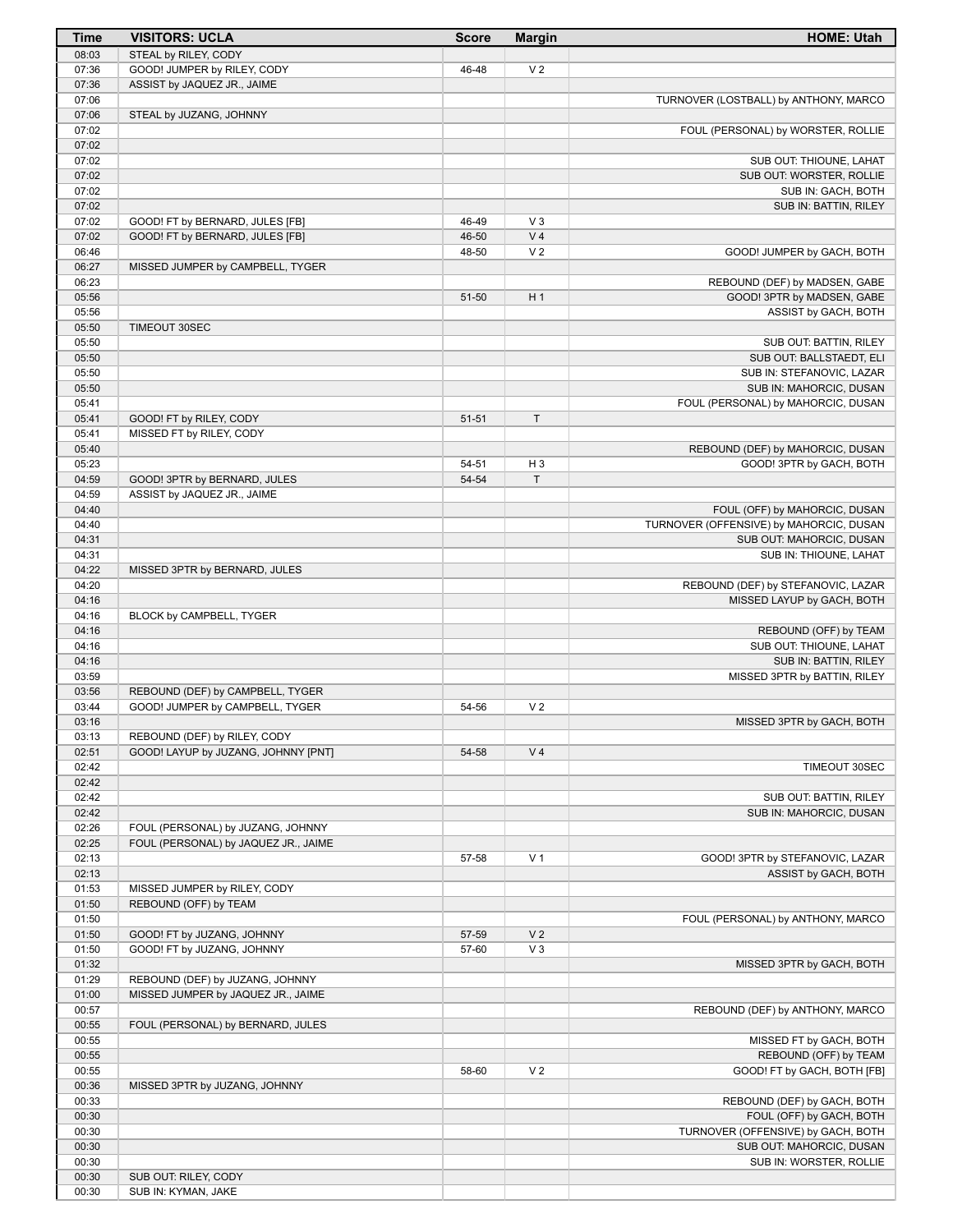| <b>Time</b> | <b>VISITORS: UCLA</b>              | <b>Score</b> | <b>Margin</b>  | <b>HOME: Utah</b>                    |
|-------------|------------------------------------|--------------|----------------|--------------------------------------|
| 00:25       |                                    |              |                | FOUL (PERSONAL) by STEFANOVIC, LAZAR |
| 00:25       | MISSED FT by CAMPBELL, TYGER       |              |                |                                      |
| 00:25       | REBOUND (OFF) by TEAM              |              |                |                                      |
| 00:25       |                                    |              |                | SUB OUT: WORSTER, ROLLIE             |
| 00:25       |                                    |              |                | SUB IN: MAHORCIC, DUSAN              |
| 00:25       | SUB OUT: KYMAN, JAKE               |              |                |                                      |
| 00:25       | SUB IN: RILEY, CODY                |              |                |                                      |
| 00:25       | GOOD! FT by CAMPBELL, TYGER        | 58-61        | $V_3$          |                                      |
| 00:20       |                                    |              |                | <b>TIMEOUT TEAM</b>                  |
| 00:08       |                                    |              |                | MISSED 3PTR by MADSEN, GABE          |
| 00:05       |                                    |              |                | REBOUND (OFF) by ANTHONY, MARCO      |
| 00:05       |                                    |              |                | MISSED 3PTR by STEFANOVIC, LAZAR     |
| 00:02       | REBOUND (DEF) by JAQUEZ JR., JAIME |              |                |                                      |
| 00:01       |                                    |              |                | FOUL (PERSONAL) by ANTHONY, MARCO    |
| 00:01       | GOOD! FT by BERNARD, JULES         | 58-62        | V <sub>4</sub> |                                      |
| 00:01       | GOOD! FT by BERNARD, JULES         | 58-63        | V <sub>5</sub> |                                      |

# **UCLA 63, Utah 58**

| <b>Points (This Period)</b> | <b>UCL</b>     | Ute            |
|-----------------------------|----------------|----------------|
| In the Paint                |                |                |
| Off Turns                   | 10             |                |
| 2nd Chance                  |                |                |
| Fast Break                  | 5              |                |
| Bench                       |                |                |
| Per Poss                    | 1.103<br>16/29 | 0.839<br>11/31 |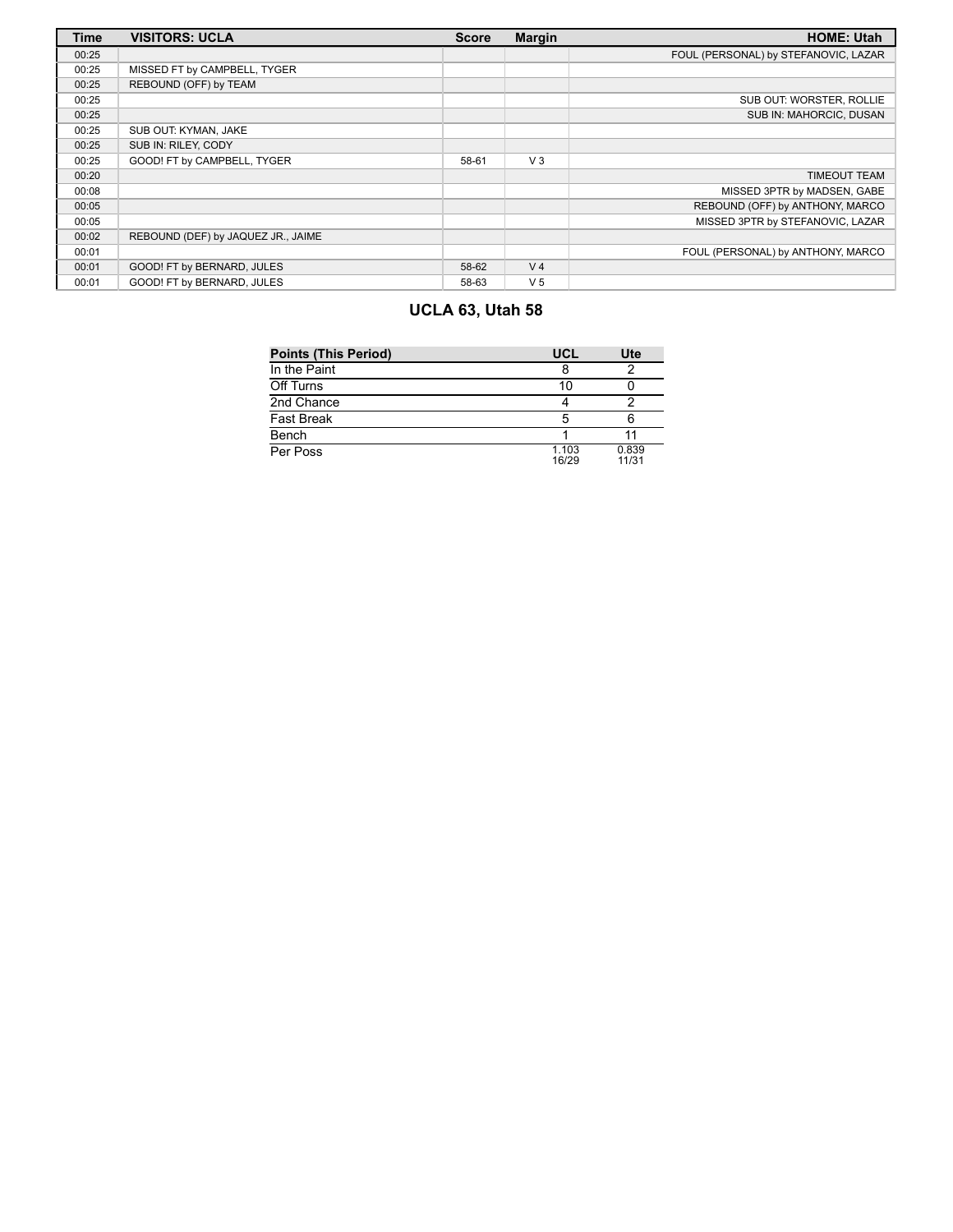### **Official Scoring/Possession Reference Chart UCLA vs Utah Period 1 January 20, 2022 at Jon M. Huntsman Center - Salt Lake City**



#### **Period 1**

<mark>Starters:</mark><br>UCLA: 1 BERNARD,JULES (G); 2 RILEY,CODY (F); 3 JUZANG,JOHNNY (G); 10 CAMPBELL,TYGER (G); 24 JAQUEZ JR.,JAIME (G);<br>Utah: 0 THIOUNE,LAHAT (C); 10 ANTHONY,MARCO (G); 11 BATTIN,RILEY (F); 20 STEFANOVIC,LAZAR (G); 2

| <b>Time</b> | <b>VISITORS: UCLA</b>               | <b>Score</b> | <b>Margin</b>  | <b>HOME: Utah</b>                    |
|-------------|-------------------------------------|--------------|----------------|--------------------------------------|
| 19:16       | GOOD! JUMPER by JUZANG, JOHNNY      | $0 - 2$      | V <sub>2</sub> |                                      |
| 18:37       | GOOD! LAYUP by JAQUEZ JR., JAIME    | $0 - 4$      | V <sub>4</sub> |                                      |
| 18:02       | GOOD! 3PTR by JUZANG, JOHNNY        | $0 - 7$      | V <sub>7</sub> |                                      |
| 17:09       |                                     | $3 - 7$      | V <sub>4</sub> | GOOD! 3PTR by ANTHONY, MARCO         |
| 16:47       | GOOD! FT by JAQUEZ JR., JAIME       | $3-8$        | V <sub>5</sub> |                                      |
| 16:47       | GOOD! FT by JAQUEZ JR., JAIME       | $3-9$        | $V_6$          |                                      |
| 16:10       | GOOD! 3PTR by JUZANG, JOHNNY        | $3 - 12$     | V <sub>9</sub> |                                      |
| 15:44       |                                     | $4 - 12$     | V8             | GOOD! FT by MAHORCIC, DUSAN          |
| 15:44       |                                     | $5 - 12$     | V <sub>7</sub> | GOOD! FT by MAHORCIC, DUSAN          |
| 14:35       |                                     | $8 - 12$     | V <sub>4</sub> | GOOD! 3PTR by GACH, BOTH             |
| 13:39       | GOOD! 3PTR by JUZANG, JOHNNY        | $8 - 15$     | V <sub>7</sub> |                                      |
| 12:28       |                                     | $11 - 15$    | V <sub>4</sub> | GOOD! 3PTR by BRENCHLEY, JAXON       |
| 11:42       |                                     | $13 - 15$    | V <sub>2</sub> | GOOD! LAYUP by BRENCHLEY, JAXON      |
| 11:42       |                                     | 14-15        | V <sub>1</sub> | GOOD! FT by BRENCHLEY, JAXON         |
| 09:17       | GOOD! JUMPER by JUZANG, JOHNNY      | $14 - 17$    | $V_3$          |                                      |
| 08:47       |                                     | 16-17        | V <sub>1</sub> | GOOD! JUMPER by STEFANOVIC, LAZAR    |
| 08:23       | GOOD! FT by WATSON, PEYTON          | $16 - 18$    | V <sub>2</sub> |                                      |
| 08:23       | GOOD! FT by WATSON, PEYTON          | 16-19        | $V_3$          |                                      |
| 08:04       |                                     | $17-19$      | V <sub>2</sub> | GOOD! FT by STEFANOVIC, LAZAR        |
| 08:04       |                                     | 18-19        | V <sub>1</sub> | GOOD! FT by STEFANOVIC, LAZAR        |
| 07:37       |                                     | $21 - 19$    | H <sub>2</sub> | GOOD! 3PTR by STEFANOVIC, LAZAR [FB] |
| 07:13       | GOOD! LAYUP by JUZANG, JOHNNY [PNT] | $21 - 21$    | $\mathsf{T}$   |                                      |
| 05:58       |                                     | 24-21        | $H_3$          | GOOD! 3PTR by MADSEN, GABE           |
| 05:33       | GOOD! FT by JUZANG, JOHNNY          | 24-22        | H <sub>2</sub> |                                      |
| 05:33       | GOOD! FT by JUZANG, JOHNNY          | 24-23        | H <sub>1</sub> |                                      |
| 05:16       |                                     | 25-23        | H <sub>2</sub> | GOOD! FT by MAHORCIC, DUSAN          |
| 04:49       | GOOD! FT by BERNARD, JULES          | 25-24        | H <sub>1</sub> |                                      |
| 04:49       | GOOD! FT by BERNARD, JULES          | 25-25        | Τ              |                                      |
| 03:52       |                                     | 27-25        | H <sub>2</sub> | GOOD! LAYUP by STEFANOVIC, LAZAR     |
| 03:33       | GOOD! LAYUP by JAQUEZ JR., JAIME    | 27-27        | $\mathsf T$    |                                      |
| 02:29       |                                     | 28-27        | H <sub>1</sub> | GOOD! FT by GACH, BOTH               |
| 02:29       |                                     | 29-27        | H <sub>2</sub> | GOOD! FT by GACH, BOTH               |
| 02:10       | GOOD! FT by JUZANG, JOHNNY          | 29-28        | H <sub>1</sub> |                                      |
| 01:03       | GOOD! 3PTR by BERNARD, JULES        | 29-31        | V <sub>2</sub> |                                      |
| 00:37       |                                     | 32-31        | H <sub>1</sub> | GOOD! 3PTR by BATTIN, RILEY          |

**UCLA 31, Utah 32**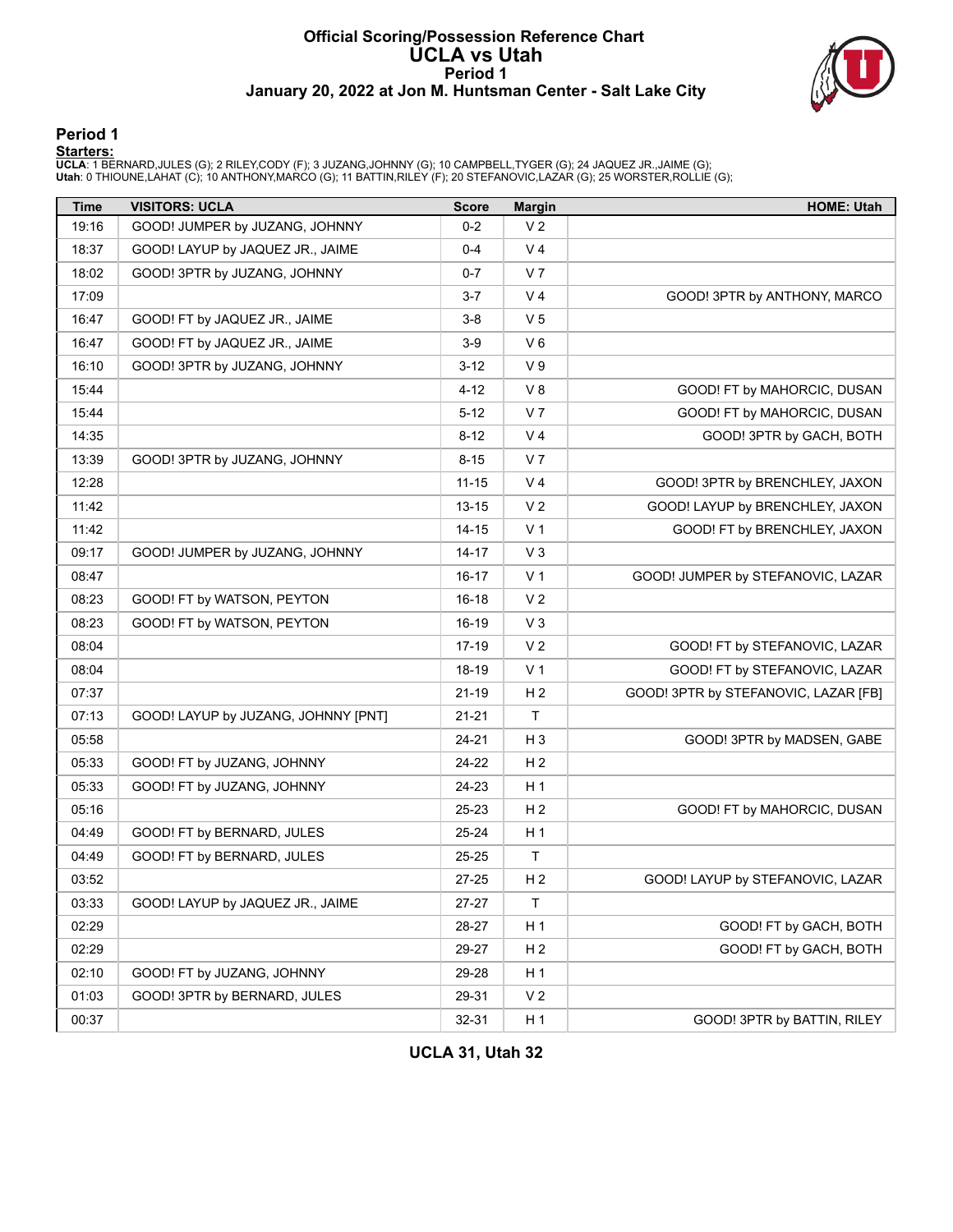### **Official Scoring/Possession Reference Chart UCLA vs Utah Period 2 January 20, 2022 at Jon M. Huntsman Center - Salt Lake City**



#### **Period 2**

<mark>Starters:</mark><br>UCLA: 1 BERNARD,JULES (G); 2 RILEY,CODY (F); 3 JUZANG,JOHNNY (G); 10 CAMPBELL,TYGER (G); 24 JAQUEZ JR.,JAIME (G);<br>Utah: 0 THIOUNE,LAHAT (C); 10 ANTHONY,MARCO (G); 11 BATTIN,RILEY (F); 20 STEFANOVIC,LAZAR (G); 2

| <b>Time</b> | <b>VISITORS: UCLA</b>                 | <b>Score</b> | <b>Margin</b>  | <b>HOME: Utah</b>                    |
|-------------|---------------------------------------|--------------|----------------|--------------------------------------|
| 19:04       | GOOD! FT by BERNARD, JULES            | 32-32        | Τ              |                                      |
| 19:04       | GOOD! FT by BERNARD, JULES            | 32-33        | V <sub>1</sub> |                                      |
| 18:41       | GOOD! LAYUP by JAQUEZ JR., JAIME [FB] | 32-35        | $V_3$          |                                      |
| 18:15       |                                       | 34-35        | V <sub>1</sub> | GOOD! JUMPER by THIOUNE, LAHAT       |
| 17:32       |                                       | $37 - 35$    | H <sub>2</sub> | GOOD! 3PTR by STEFANOVIC, LAZAR      |
| 17:14       | GOOD! JUMPER by CAMPBELL, TYGER       | 37-37        | $\mathsf{T}$   |                                      |
| 15:50       | GOOD! LAYUP by JUZANG, JOHNNY         | 37-39        | V <sub>2</sub> |                                      |
| 15:15       |                                       | 38-39        | V <sub>1</sub> | GOOD! FT by BRENCHLEY, JAXON         |
| 15:15       |                                       | 39-39        | Τ              | GOOD! FT by BRENCHLEY, JAXON         |
| 15:02       | GOOD! FT by JUZANG, JOHNNY            | 39-40        | V <sub>1</sub> |                                      |
| 15:02       | GOOD! FT by JUZANG, JOHNNY            | 39-41        | V <sub>2</sub> |                                      |
| 14:20       | GOOD! FT by WATSON, PEYTON [FB]       | 39-42        | $V_3$          |                                      |
| 13:13       |                                       | 41-42        | V <sub>1</sub> | GOOD! JUMPER by ANTHONY, MARCO       |
| 11:57       |                                       | 43-42        | H 1            | GOOD! LAYUP by WORSTER, ROLLIE [FB]  |
| 09:26       |                                       | 46-42        | H 4            | GOOD! 3PTR by STEFANOVIC, LAZAR [FB] |
| 09:11       | GOOD! LAYUP by RILEY, CODY            | 46-44        | H 2            |                                      |
| 08:15       | GOOD! JUMPER by JUZANG, JOHNNY        | 46-46        | T              |                                      |
| 07:36       | GOOD! JUMPER by RILEY, CODY           | 46-48        | V <sub>2</sub> |                                      |
| 07:02       | GOOD! FT by BERNARD, JULES [FB]       | 46-49        | V3             |                                      |
| 07:02       | GOOD! FT by BERNARD, JULES [FB]       | 46-50        | V <sub>4</sub> |                                      |
| 06:46       |                                       | 48-50        | V <sub>2</sub> | GOOD! JUMPER by GACH, BOTH           |
| 05:56       |                                       | 51-50        | H 1            | GOOD! 3PTR by MADSEN, GABE           |
| 05:41       | GOOD! FT by RILEY, CODY               | 51-51        | Τ              |                                      |
| 05:23       |                                       | 54-51        | H <sub>3</sub> | GOOD! 3PTR by GACH, BOTH             |
| 04:59       | GOOD! 3PTR by BERNARD, JULES          | 54-54        | Τ              |                                      |
| 03:44       | GOOD! JUMPER by CAMPBELL, TYGER       | 54-56        | V <sub>2</sub> |                                      |
| 02:51       | GOOD! LAYUP by JUZANG, JOHNNY [PNT]   | 54-58        | V <sub>4</sub> |                                      |
| 02:13       |                                       | 57-58        | V <sub>1</sub> | GOOD! 3PTR by STEFANOVIC, LAZAR      |
| 01:50       | GOOD! FT by JUZANG, JOHNNY            | 57-59        | V <sub>2</sub> |                                      |
| 01:50       | GOOD! FT by JUZANG, JOHNNY            | 57-60        | V3             |                                      |
| 00:55       |                                       | 58-60        | V <sub>2</sub> | GOOD! FT by GACH, BOTH [FB]          |
| 00:25       | GOOD! FT by CAMPBELL, TYGER           | 58-61        | $V_3$          |                                      |
| 00:01       | GOOD! FT by BERNARD, JULES            | 58-62        | V 4            |                                      |
| 00:01       | GOOD! FT by BERNARD, JULES            | 58-63        | V <sub>5</sub> |                                      |

**UCLA 63, Utah 58**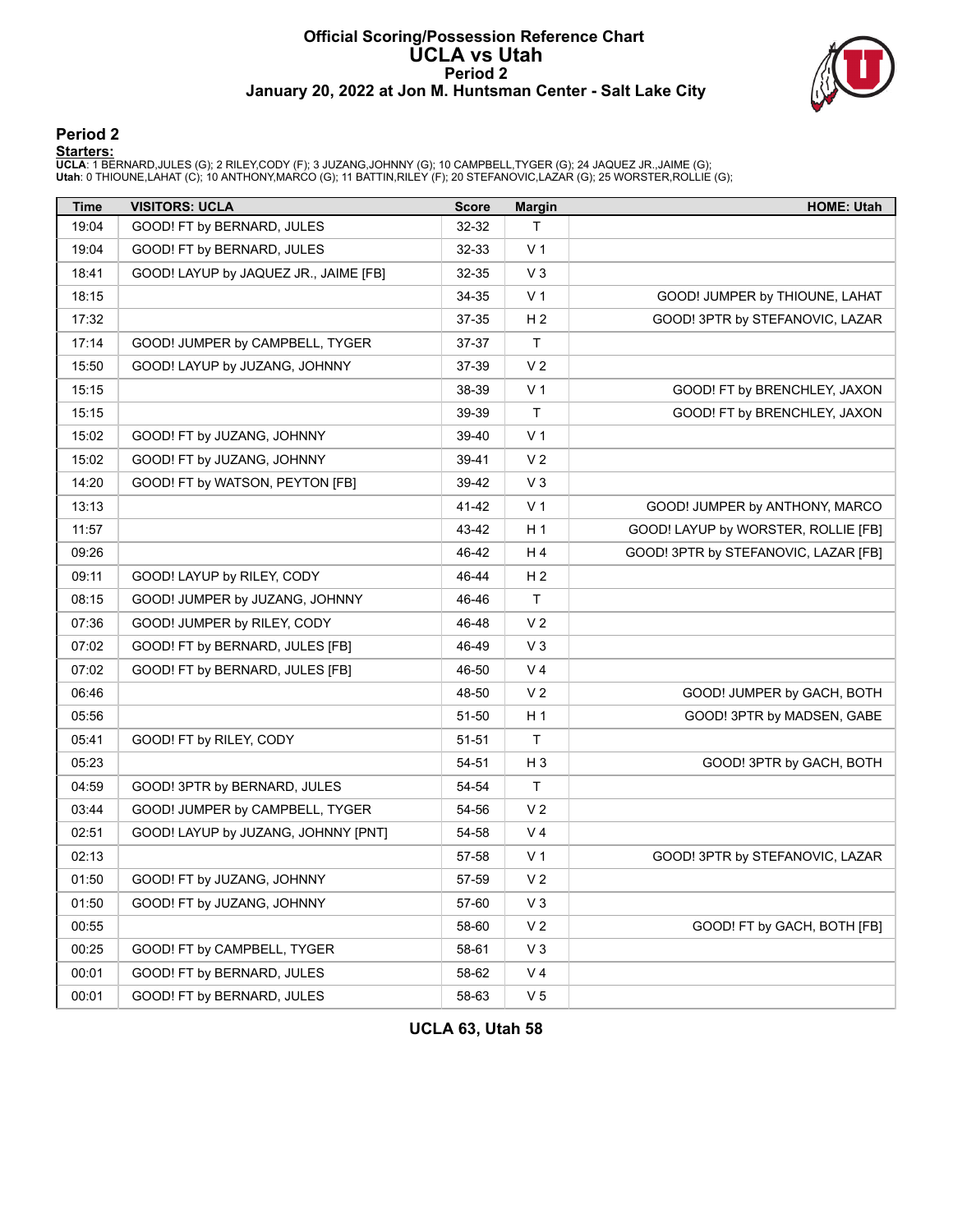#### **Official Substitutions Log UCLA vs Utah Period 1 January 20, 2022 at Jon M. Huntsman Center - Salt Lake City**



| <b>VISITORS: UCLA</b>                                 | <b>Time</b>    | <b>Score</b> | <b>HOME: Utah</b>                                    |
|-------------------------------------------------------|----------------|--------------|------------------------------------------------------|
| 1 BERNARD, JULES                                      |                |              | 0 THIOUNE, LAHAT                                     |
| 2 RILEY, CODY                                         |                |              | 10 ANTHONY, MARCO                                    |
| 3 JUZANG, JOHNNY                                      |                |              | 11 BATTIN, RILEY                                     |
| 10 CAMPBELL, TYGER                                    |                |              | 20 STEFANOVIC, LAZAR                                 |
| 24 JAQUEZ JR., JAIME                                  | 17:26          | $7-0$        | 25 WORSTER, ROLLIE<br>SUB OUT: THIOUNE, LAHAT        |
|                                                       | 17:26          |              | <b>SUB OUT: BATTIN, RILEY</b>                        |
|                                                       | 17:26          |              | SUB IN: GACH, BOTH                                   |
|                                                       | 17:26          |              | SUB IN: MAHORCIC, DUSAN                              |
|                                                       | 15:44          | $12 - 3$     | SUB OUT: STEFANOVIC, LAZAR                           |
|                                                       | 15:44          |              | SUB IN: JENKINS JR., DAVID                           |
| SUB OUT: 2 RILEY, CODY                                | 15:44          |              |                                                      |
| SUB IN: 15 JOHNSON.MYLES                              | 15:44          |              |                                                      |
|                                                       | 15:44          |              | SUB OUT: ANTHONY, MARCO                              |
|                                                       | 15:44          |              | SUB IN: BRENCHLEY, JAXON                             |
|                                                       | 13:25          | $15 - 8$     | SUB OUT: MAHORCIC, DUSAN                             |
|                                                       | 13:25          |              | SUB OUT: WORSTER, ROLLIE                             |
|                                                       | 13:25          |              | SUB IN: THIOUNE, LAHAT                               |
|                                                       | 13:25          |              | SUB IN: STEFANOVIC, LAZAR                            |
| SUB OUT: 24 JAQUEZ JR., JAIME                         | 13:25          |              |                                                      |
| SUB IN: 23 WATSON.PEYTON                              | 13:25          |              |                                                      |
| SUB OUT: 10 CAMPBELL, TYGER<br>SUB IN: 13 KYMAN, JAKE | 12:54<br>12:54 | $15 - 8$     |                                                      |
|                                                       | 12:07          | $15 - 11$    | SUB OUT: THIOUNE, LAHAT                              |
|                                                       | 12:07          |              | SUB OUT: JENKINS JR., DAVID                          |
|                                                       | 12:07          |              | SUB IN: BATTIN, RILEY                                |
|                                                       | 12:07          |              | SUB IN: MADSEN, GABE                                 |
| SUB OUT: 15 JOHNSON, MYLES                            | 11:57          | $15 - 11$    |                                                      |
| SUB IN: 2 RILEY, CODY                                 | 11:57          |              |                                                      |
| SUB OUT: 2 RILEY, CODY                                | 11:51          | $15 - 11$    |                                                      |
| SUB IN: 15 JOHNSON, MYLES                             | 11:51          |              |                                                      |
| SUB OUT: 3 JUZANG, JOHNNY                             | 11:42          | $15 - 13$    |                                                      |
| SUB IN: 10 CAMPBELL, TYGER                            | 11:42          |              |                                                      |
|                                                       | 11:42          |              | SUB OUT: BATTIN, RILEY                               |
|                                                       | 11:42          |              | SUB IN: MAHORCIC, DUSAN                              |
|                                                       | 11:23          | $15 - 14$    | SUB OUT: GACH, BOTH                                  |
|                                                       | 11:23          |              | SUB IN: WORSTER, ROLLIE                              |
|                                                       | 11:00<br>11:00 | $15 - 14$    | SUB OUT: BRENCHLEY, JAXON<br>SUB IN: BALLSTAEDT, ELI |
| SUB OUT: 13 KYMAN, JAKE                               | 11:00          |              |                                                      |
| SUB IN: 24 JAQUEZ JR., JAIME                          | 11:00          |              |                                                      |
|                                                       | 10:27          | $15 - 14$    | SUB OUT: MAHORCIC, DUSAN                             |
|                                                       | 10:27          |              | <b>SUB IN: BATTIN.RILEY</b>                          |
|                                                       | 09:34          | $15 - 14$    | SUB OUT: WORSTER, ROLLIE                             |
|                                                       | 09:34          |              | SUB OUT: MADSEN, GABE                                |
|                                                       | 09:34          |              | SUB IN: JENKINS JR., DAVID                           |
|                                                       | 09:34          |              | SUB IN: ANTHONY, MARCO                               |
| SUB OUT: 1 BERNARD, JULES                             | 09:34          |              |                                                      |
| SUB IN: 3 JUZANG, JOHNNY                              | 09:34          |              |                                                      |
|                                                       | 08:23          | 18-16        | SUB OUT: JENKINS JR., DAVID                          |
|                                                       | 08:23          |              | SUB OUT: BATTIN, RILEY                               |
|                                                       | 08:23          |              | SUB OUT: BALLSTAEDT, ELI                             |
|                                                       | 08:23<br>08:23 |              | SUB IN: THIOUNE, LAHAT                               |
|                                                       | 08:23          |              | SUB IN: GACH, BOTH<br>SUB IN: BRENCHLEY, JAXON       |
| SUB OUT: 15 JOHNSON, MYLES                            | 08:23          |              |                                                      |
| SUB IN: 14 NWUBA, KENNETH                             | 08:23          |              |                                                      |
| SUB OUT: 23 WATSON, PEYTON                            | 08:23          |              |                                                      |
| SUB IN: 13 KYMAN, JAKE                                | 08:23          |              |                                                      |
|                                                       | 08:04          | 19-18        | SUB OUT: THIOUNE, LAHAT                              |
|                                                       | 08:04          |              | SUB IN: MAHORCIC, DUSAN                              |
| SUB OUT: 14 NWUBA, KENNETH                            | 07:36          | 19-21        |                                                      |
| SUB IN: 15 JOHNSON, MYLES                             | 07:36          |              |                                                      |
|                                                       | 06:03          | $21 - 21$    | SUB OUT: GACH, BOTH                                  |
|                                                       | 06:03          |              | SUB OUT: BRENCHLEY, JAXON                            |
|                                                       | 06:03          |              | SUB OUT: STEFANOVIC, LAZAR                           |
|                                                       | 06:03          |              | SUB IN: BALLSTAEDT, ELI                              |
|                                                       | 06:03          |              | SUB IN: WORSTER, ROLLIE                              |
|                                                       | 06:03          |              | SUB IN: MADSEN, GABE                                 |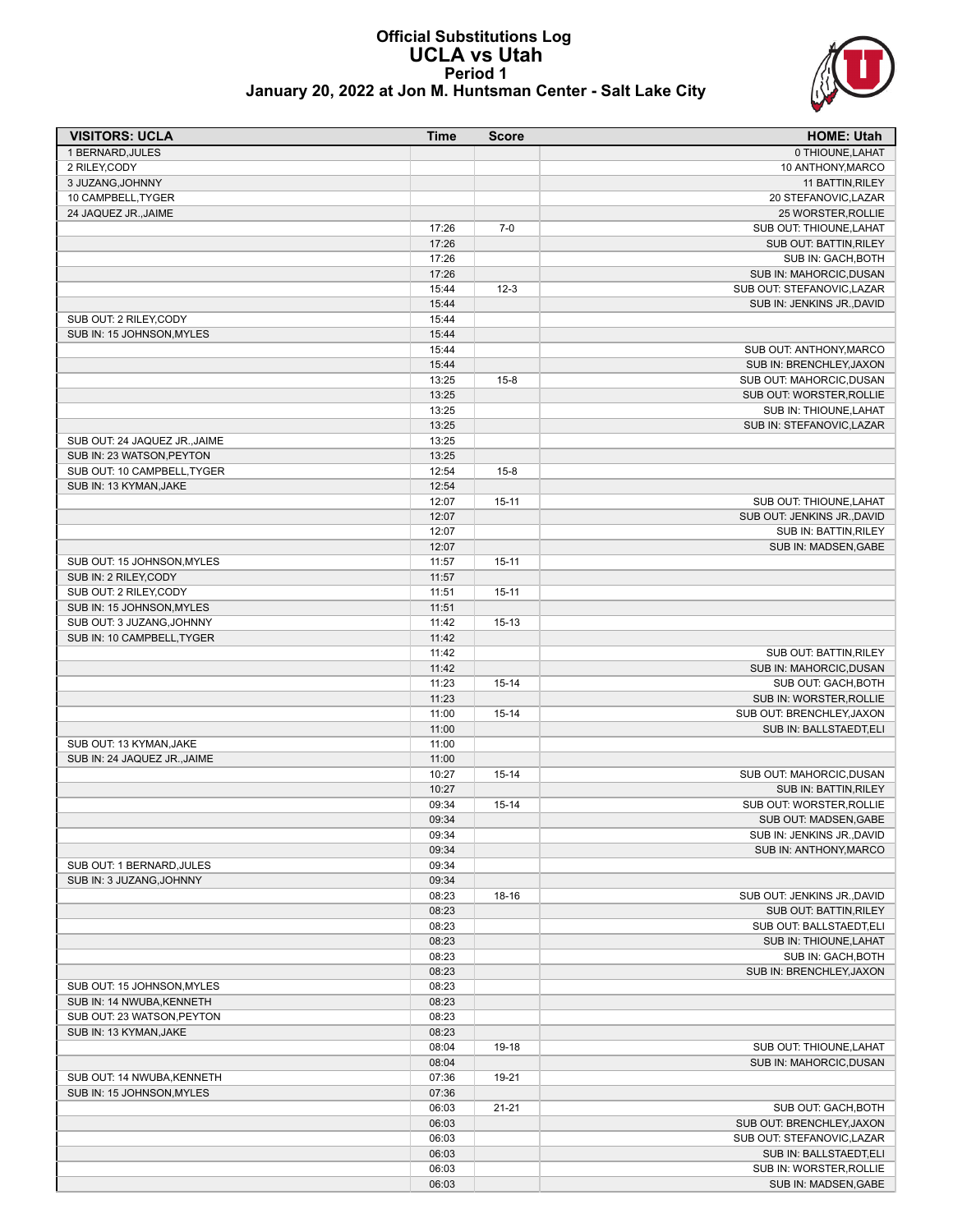| <b>VISITORS: UCLA</b>         | Time  | <b>Score</b> | <b>HOME: Utah</b>            |
|-------------------------------|-------|--------------|------------------------------|
| SUB OUT: 13 KYMAN, JAKE       | 06:03 |              |                              |
| SUB IN: 1 BERNARD, JULES      | 06:03 |              |                              |
|                               | 05:16 | $23 - 25$    | SUB OUT: ANTHONY, MARCO      |
|                               | 05:16 |              | SUB IN: GACH, BOTH           |
| SUB OUT: 15 JOHNSON, MYLES    | 04:51 | $23 - 25$    |                              |
| SUB IN: 14 NWUBA, KENNETH     | 04:51 |              |                              |
|                               | 04:51 |              | SUB OUT: BALLSTAEDT, ELI     |
|                               | 04:51 |              | SUB OUT: MADSEN, GABE        |
|                               | 04:51 |              | SUB IN: BRENCHLEY, JAXON     |
|                               | 04:51 |              | SUB IN: STEFANOVIC, LAZAR    |
|                               | 02:29 | $27 - 27$    | SUB OUT: BRENCHLEY, JAXON    |
|                               | 02:29 |              | SUB OUT: MAHORCIC, DUSAN     |
|                               | 02:29 |              | SUB OUT: WORSTER, ROLLIE     |
|                               | 02:29 |              | SUB IN: THIOUNE, LAHAT       |
|                               | 02:29 |              | SUB IN: ANTHONY, MARCO       |
|                               | 02:29 |              | <b>SUB IN: BATTIN, RILEY</b> |
| SUB OUT: 24 JAQUEZ JR., JAIME | 02:29 |              |                              |
| SUB IN: 23 WATSON PEYTON      | 02:29 |              |                              |
|                               | 02:10 | $27-29$      | SUB OUT: THIOUNE, LAHAT      |
|                               | 02:10 |              | SUB IN: MADSEN, GABE         |

**UCLA 31, Utah 32**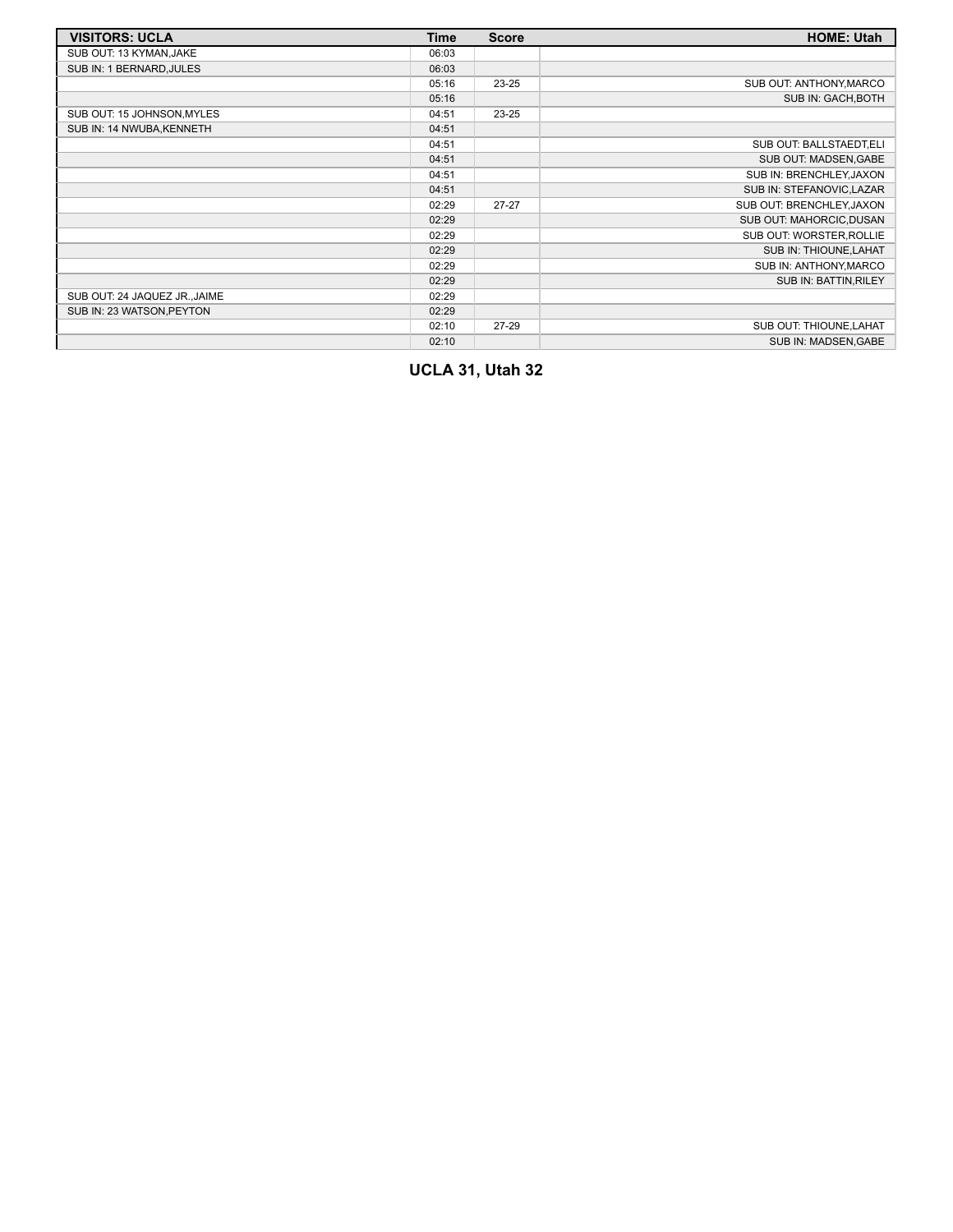

#### **Official Substitutions Log UCLA vs Utah Period 2 January 20, 2022 at Jon M. Huntsman Center - Salt Lake City**

| <b>VISITORS: UCLA</b>                                    | <b>Time</b>    | <b>Score</b>             | <b>HOME: Utah</b>                                   |
|----------------------------------------------------------|----------------|--------------------------|-----------------------------------------------------|
| 1 BERNARD, JULES                                         |                |                          | 0 THIOUNE, LAHAT                                    |
| 2 RILEY, CODY                                            |                |                          | 10 ANTHONY, MARCO                                   |
| 3 JUZANG, JOHNNY                                         |                |                          | 11 BATTIN, RILEY                                    |
| 10 CAMPBELL, TYGER                                       |                |                          | 20 STEFANOVIC, LAZAR                                |
| 24 JAQUEZ JR., JAIME                                     |                |                          | 25 WORSTER, ROLLIE                                  |
|                                                          | 20:00          | $\overline{\phantom{a}}$ | SUB OUT: GACH, BOTH                                 |
|                                                          | 20:00          |                          | SUB OUT: MADSEN, GABE                               |
|                                                          | 20:00          |                          | SUB IN: THIOUNE, LAHAT                              |
|                                                          | 20:00          |                          | SUB IN: WORSTER, ROLLIE                             |
| SUB OUT: 14 NWUBA, KENNETH<br>SUB OUT: 23 WATSON, PEYTON | 20:00<br>20:00 |                          |                                                     |
| SUB IN: 2 RILEY.CODY                                     | 20:00          |                          |                                                     |
| SUB IN: 24 JAQUEZ JR., JAIME                             | 20:00          |                          |                                                     |
|                                                          | 17:51          | 35-34                    | SUB OUT: THIOUNE, LAHAT                             |
|                                                          | 17:51          |                          | SUB OUT: BATTIN, RILEY                              |
|                                                          | 17:51          |                          | SUB IN: GACH, BOTH                                  |
|                                                          | 17:51          |                          | SUB IN: MAHORCIC, DUSAN                             |
| SUB OUT: 2 RILEY, CODY                                   | 17:51          |                          |                                                     |
| SUB IN: 15 JOHNSON, MYLES                                | 17:51          |                          |                                                     |
|                                                          | 16:18          | 37-37                    | SUB OUT: STEFANOVIC, LAZAR                          |
|                                                          | 16:18          |                          | SUB IN: BRENCHLEY, JAXON                            |
| SUB OUT: 1 BERNARD, JULES                                | 16:18          |                          |                                                     |
| SUB IN: 23 WATSON.PEYTON                                 | 16:18          |                          |                                                     |
| SUB OUT: 15 JOHNSON, MYLES                               | 15:15          | 39-38                    |                                                     |
| SUB IN: 2 RILEY, CODY                                    | 15:15          |                          |                                                     |
|                                                          | 15:02          | 40-39                    | SUB OUT: ANTHONY, MARCO                             |
|                                                          | 15:02          |                          | SUB OUT: WORSTER, ROLLIE                            |
|                                                          | 15:02          |                          | SUB IN: BATTIN, RILEY                               |
|                                                          | 15:02          |                          | SUB IN: MADSEN, GABE                                |
|                                                          | 14:20          | 42-39                    | SUB OUT: BRENCHLEY, JAXON                           |
|                                                          | 14:20          |                          | SUB OUT: MAHORCIC, DUSAN                            |
|                                                          | 14:20          |                          | SUB IN: BALLSTAEDT,ELI                              |
|                                                          | 14:20          |                          | SUB IN: STEFANOVIC, LAZAR                           |
| SUB OUT: 10 CAMPBELL, TYGER<br>SUB IN: 1 BERNARD, JULES  | 14:20<br>14:20 |                          |                                                     |
|                                                          | 13:30          | 42-39                    | SUB OUT: BALLSTAEDT, ELI                            |
|                                                          | 13:30          |                          | SUB IN: ANTHONY, MARCO                              |
| SUB OUT: 1 BERNARD, JULES                                | 12:30          | 42-41                    |                                                     |
| SUB IN: 10 CAMPBELL.TYGER                                | 12:30          |                          |                                                     |
|                                                          | 12:14          | 42-41                    | SUB OUT: GACH, BOTH                                 |
|                                                          | 12:14          |                          | SUB IN: WORSTER, ROLLIE                             |
|                                                          | 10:40          | 42-43                    | SUB OUT: ANTHONY, MARCO                             |
|                                                          | 10:40          |                          | SUB OUT: BATTIN, RILEY                              |
|                                                          | 10:40          |                          | SUB IN: BRENCHLEY, JAXON                            |
|                                                          | 10:40          |                          | SUB IN: MAHORCIC, DUSAN                             |
|                                                          | 10:40          |                          | SUB OUT: MADSEN, GABE                               |
|                                                          | 10:40          |                          | SUB IN: GACH, BOTH                                  |
|                                                          | 08:31          | 44-46                    | SUB OUT: BRENCHLEY, JAXON                           |
|                                                          | 08:31          |                          | SUB OUT: STEFANOVIC, LAZAR                          |
|                                                          | 08:31          |                          | SUB OUT: MAHORCIC, DUSAN                            |
|                                                          | 08:31          |                          | SUB IN: THIOUNE, LAHAT                              |
|                                                          | 08:31          |                          | SUB IN: BALLSTAEDT,ELI                              |
|                                                          | 08:31          |                          | SUB IN: MADSEN, GABE                                |
|                                                          | 08:19          | 44-46                    | SUB OUT: GACH, BOTH                                 |
|                                                          | 08:19          |                          | SUB IN: ANTHONY, MARCO                              |
| SUB OUT: 23 WATSON, PEYTON                               | 08:19          |                          |                                                     |
| SUB IN: 1 BERNARD, JULES                                 | 08:19          |                          |                                                     |
|                                                          | 07:02<br>07:02 | 48-46                    | SUB OUT: THIOUNE, LAHAT<br>SUB OUT: WORSTER, ROLLIE |
|                                                          | 07:02          |                          | SUB IN: GACH, BOTH                                  |
|                                                          | 07:02          |                          | SUB IN: BATTIN, RILEY                               |
|                                                          | 05:50          | 50-51                    | SUB OUT: BATTIN, RILEY                              |
|                                                          | 05:50          |                          | SUB OUT: BALLSTAEDT, ELI                            |
|                                                          | 05:50          |                          | SUB IN: STEFANOVIC, LAZAR                           |
|                                                          | 05:50          |                          | SUB IN: MAHORCIC, DUSAN                             |
|                                                          | 04:31          | 54-54                    | SUB OUT: MAHORCIC, DUSAN                            |
|                                                          | 04:31          |                          | SUB IN: THIOUNE, LAHAT                              |
|                                                          | 04:16          | 54-54                    | SUB OUT: THIOUNE, LAHAT                             |
|                                                          | 04:16          |                          | SUB IN: BATTIN, RILEY                               |